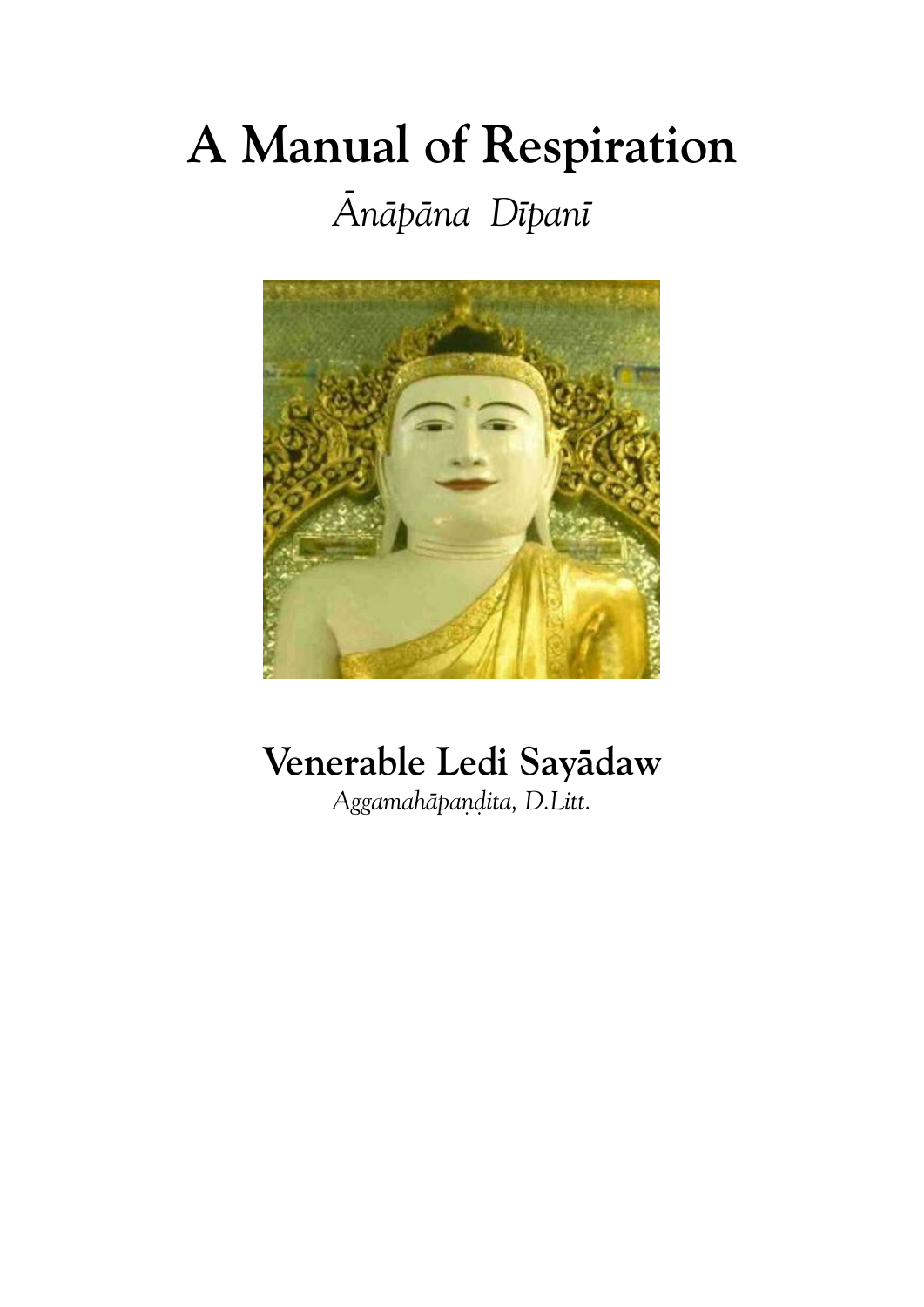# Anāpāna Dīpanī

*A Manual of Respiration by* Venerable Ledi Sayadaw

*Aggamahæpa¼ðita, D. Litt.,*

*Translated by U Sein Nyo Tun (Late of the Indian Civil Service)*

> *Edited by Bhikkhu Pesala*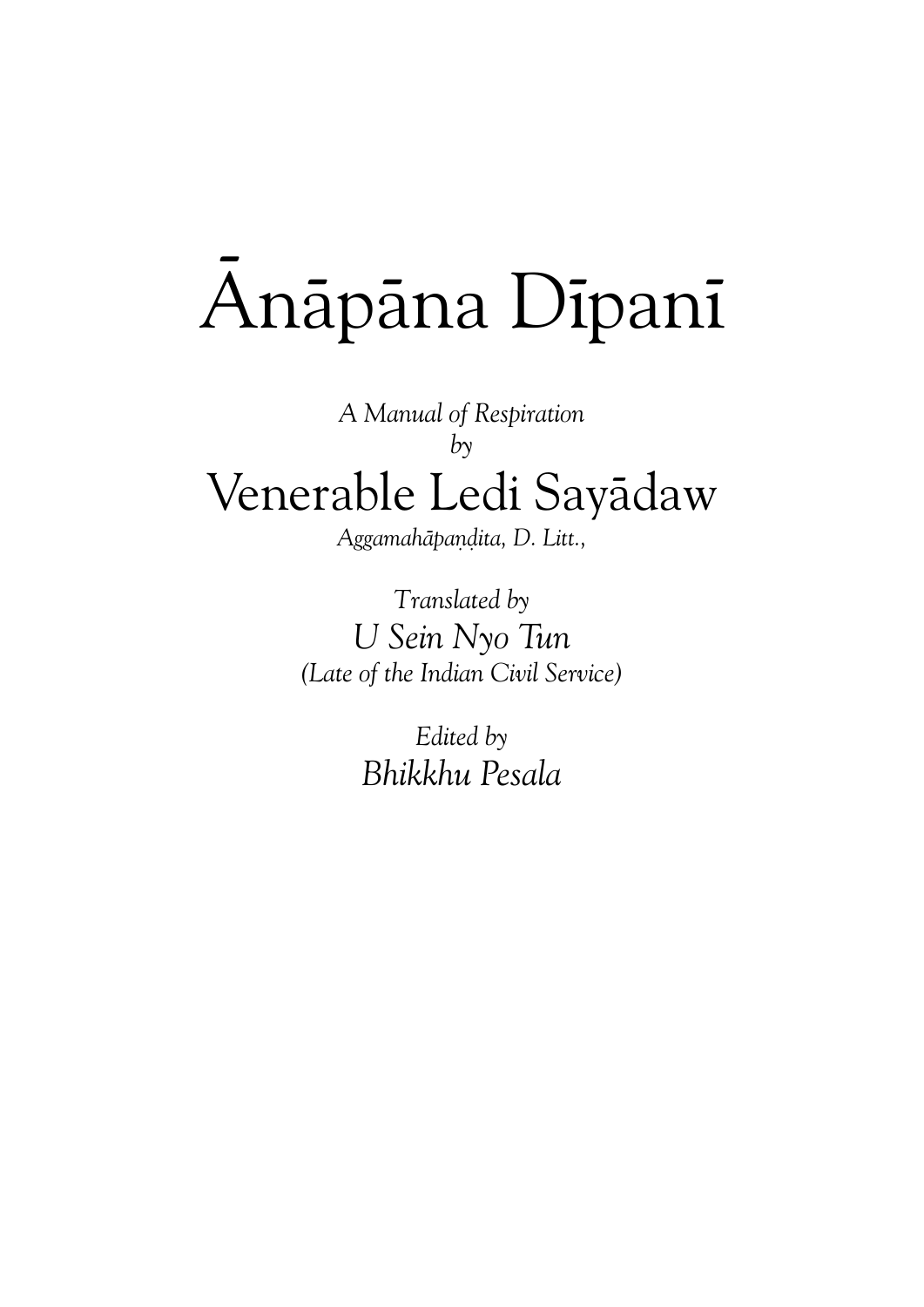## **Contents**

| Mindfulness of the Body before Tranquillity and Insight5 |
|----------------------------------------------------------|
|                                                          |
|                                                          |
|                                                          |
|                                                          |
|                                                          |
|                                                          |
|                                                          |
|                                                          |
|                                                          |
|                                                          |
|                                                          |
|                                                          |
|                                                          |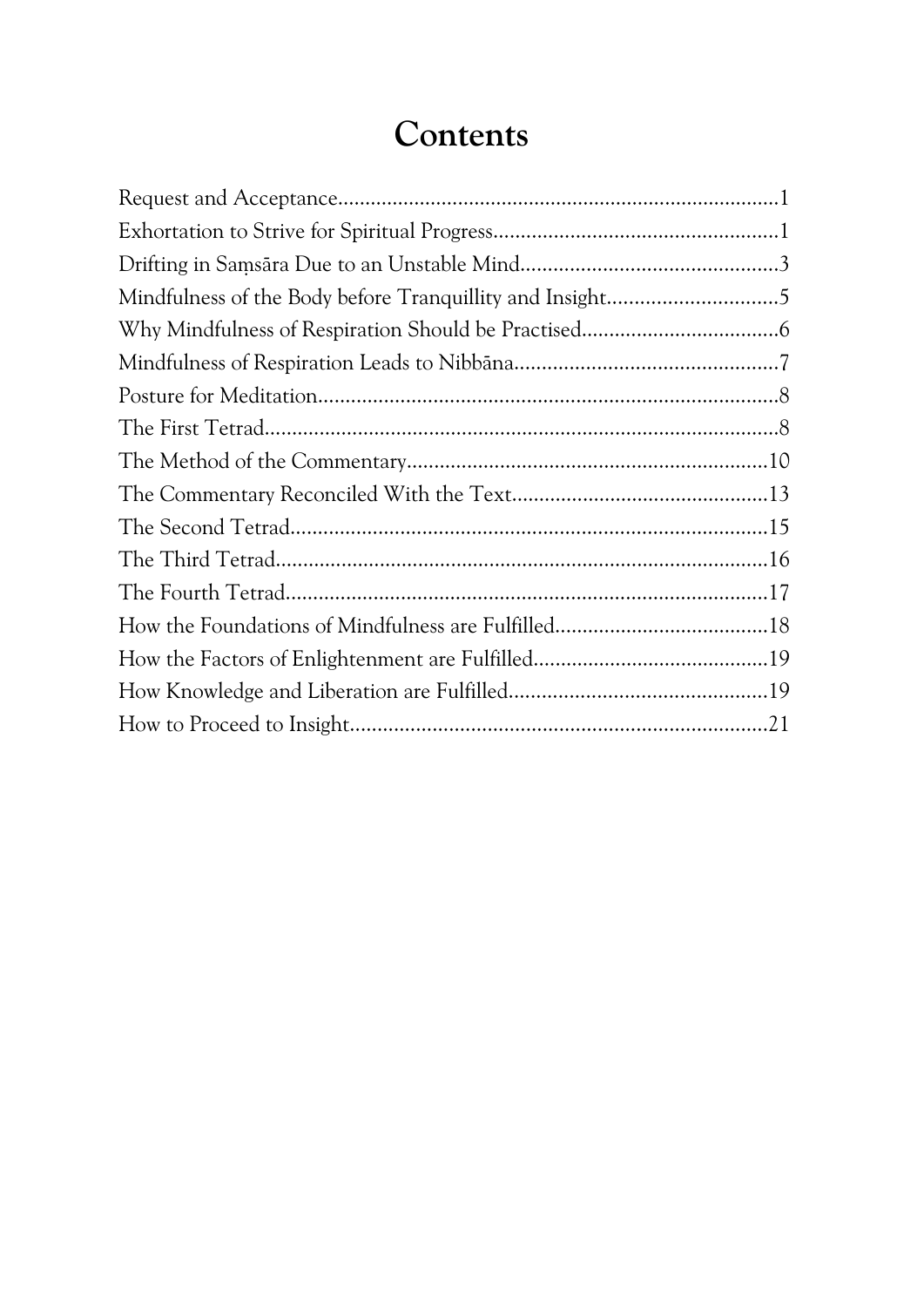# **ÆNÆPÆNA DØPANØ**

Namo Tassa Bhagavato Arahato Sammæsambuddhassa

## **I** Request and Acceptance

On the repeated request of the Lekaing Myosa Wunshidaw Kinwun Mingyi, I proceeded to Mandalay on the 11th waning day of the month of Tabaung, 1265 B.E. (March 1904), and delivered sermons to the Sangha and the laity for three days and three nights while sojourning in front of Kinwun Mingyi's house.

While I was thus engaged, the Kinwun Mingyi's son who is the Myo-ok of Pathein, and one Maung Khin who is the head clerk of the Deputy Commissioner's office in Mandalay, requested me to write a manual on the practice of Anāpānasati (exercise of attention or mindfulness on out-breath and in-breath) for their lifelong guidance and benefit, and in accordance with that request, I — the presiding Sayædaw of Ledi Forest Monastery of Mon-ywæ shall now expound concisely the Anāpānasati Sutta as given in the Uparipannāsa of the Majjhimanikāya.

## **II**

#### Exhortation to Strive for Spiritual Progress

In accordance with the admonition contained in the Dhammapada:

Tinnam aññataram yāmam, patijageyya pandito. (Dhp v 157)

"A wise man should purify himself by striving for spiritual progress during at least one of the three periods of life."

Wise and good people who have the ability to see clearly the relation of cause and effect should renounce and relinquish success in the attainment of wealth*(bhoga sampatti)* and should put forth effort to achieve spiritual progress *(bhava sampatti)* right from the first period of life. If effort during the first period of life is not possible, effort should be made during the second period of life. If effort during the second period of life is not possible, effort should be made as soon as one enters the third period of life.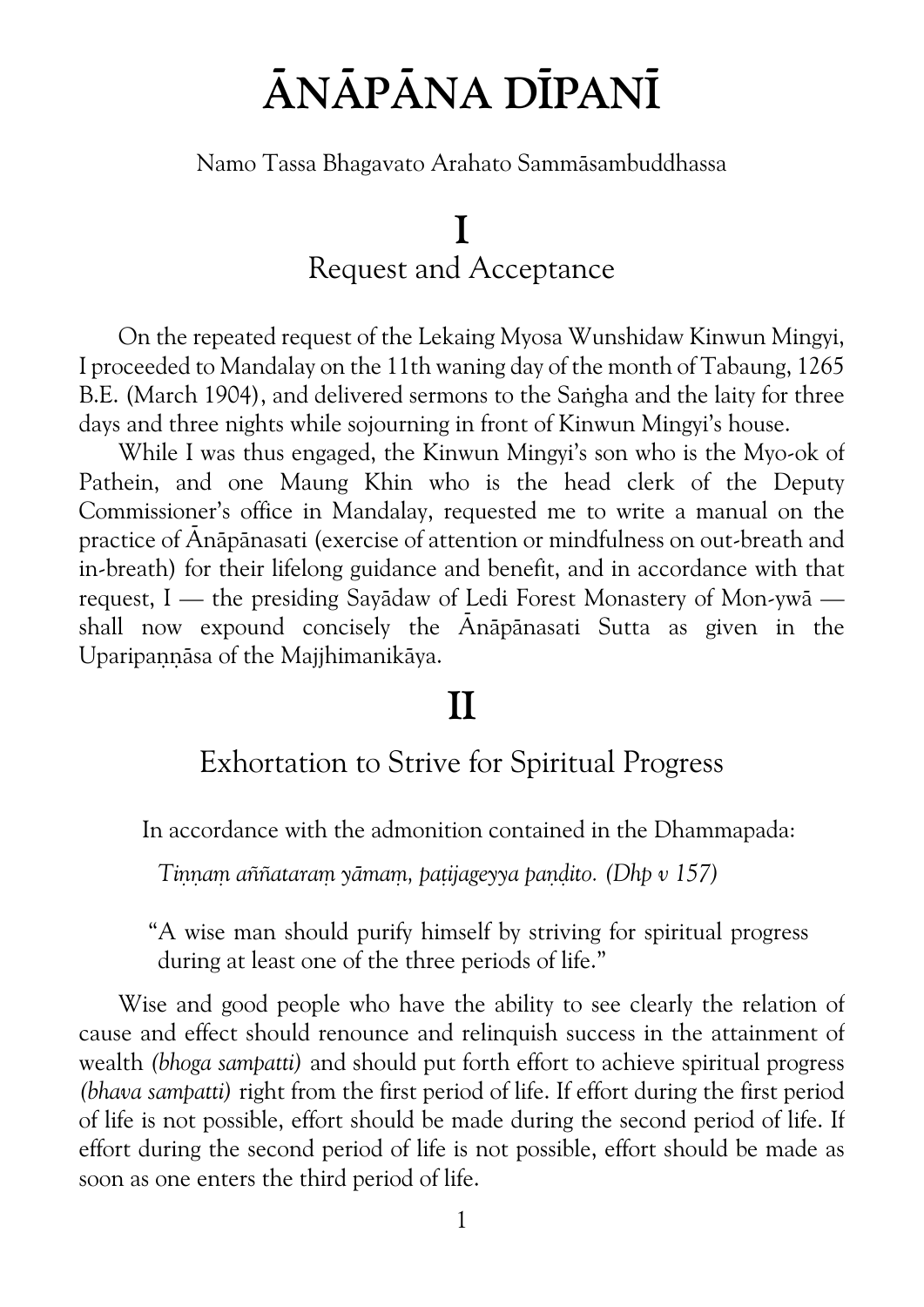The essential meaning is that if one lives in close association with the attainment of wealth during all three periods of life, one fails to take full advantage of the opportunity to obtain the manifold benefits that this life offers — this life which is like a great 'wishing tree' whence one may pluck many desirable things.

Since this is a time of failure and misfortune*(vipatti)* when beings are apt to die and disappear quickly and easily, it is appropriate that one should demarcate the age of fifty or fifty-five as the end of the period for the attainment of wealth. Thereafter, one should renounce and relinquish the attainment of wealth so that one may achieve the advantages that one's encounter with a Buddha Sāsana, which is so difficult to attain, offers.

There are many ways of striving for spiritual progress.

There is first the way of King Temi and King Hatthipala who renounced the pleasures and enjoyments of the throne and palace while still young during the first period of life and adopted the lives of ascetics in the forest.

There is also the way of the long line of eighty-four thousand kings from King Maghadeva to King Nemi who ruled their kingdoms and enjoyed the pleasures and luxuries of royalty during the first and second periods of life, but stepped down in favour of their eldest sons during the third period of life. They then led lonely lives in the royal gardens practicing meditation on the four sublime states *(brahmavihæra)* until they attained the absorptions*(jhæna),* and continued to live in solitude enjoying the pleasures of these attainments until their deaths.

Then there is the way of the Universal King Mahāsudassana who did not even leave his royal palace to live in the royal gardens, but continued to reside in the great golden palace called Dhammapāsāda ornamented with precious gems built for him by Sakka, the King of Tāvatimsa. He continued to live alone in that luxurious palace practising the four sublime states until the absorptions were attained.

There is also the way of the King of Takkasila who, on seeing the meditation exercises on respiration (ānāpāņa kammatthāņa) inscribed on golden palm leaves sent to him by the King of Rājagaha, continued to reside alone on the uppermost storey of his seven-storeyed palace practising mindfulness of respiration until he attained the fourth jhāna.

Wise Buddhists of the present day should try to emulate these distinguished persons of great future destiny and should select and adopt one or other of the practices for spiritual progress. Although, during the first period of life, they may pursue and live amidst the pleasures and enjoyments of the attainment of wealth, they should renounce and relinquish their worldly interests and con cerns in good time. They should renounce and relinquish such practices as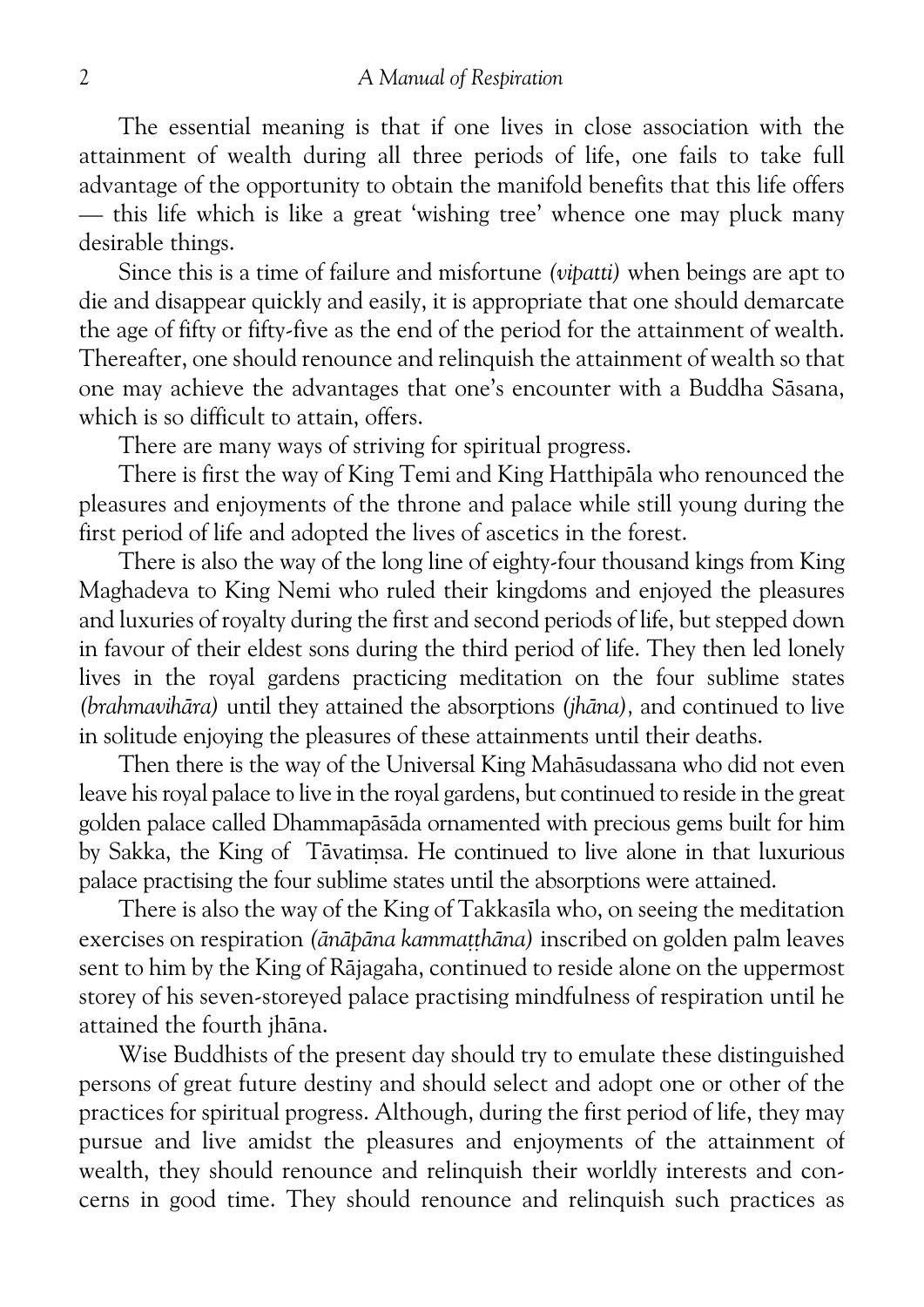unchastity and association with friends and companions, which are habits inimical to the development of concentration. Retaining contact with only the person who serves them food, they should strive for their spiritual progress.

### **III**

#### Drifting in Samsāra Due to an Unstable Mind

For ordinary householders, striving for spiritual progress means firmly estab lishing oneself in morality consisting of eight precepts with right livelihood as the eighth (ājīvatthamaka sīla), and diligently practising mindfulness of the body *(kæyagatæ sati),* meditation exercises for tranquility*(samatha kamma¥¥hæna),* and meditation exercises for insight (vipassanā kammatthāna), within this lifetime, while one still has the rare opportunity of encounter with the Buddha Sāsana *(Buddhuppæda dullabha)* and the rare opportunity of human rebirth*(manussatta dullabha).*

Before taking up the meditation exercises for tranquillity and insight, one must practice mindfulness of the body, which is one of the exercises of mindful ness*(satipa¥¥hæna).*I will explain with an example why it is necessary to practice mindfulness from the outset.

In this world, a mad man who has no control over his mind is of no use either in work for his own benefit or for the benefit of others. Even when eating, he is liable to upset his plate and walk away. It is impossible for him to concentrate on work for the benefit of others. When this mad person is properly treated he becomes sane and mentally stable enough to perform work both for his own benefit as well as for the benefit of others, just like normal people.

Similarly, ordinary sane people resemble the mad man who has no control over his mind when they undertake the subtle work of tranquillity and insight. For example, when paying homage to the Buddha, the minds of normal people do not remain steadfastly and continuously concentrated on the noble and incomparable qualities of the Buddha. Even when repeating the stanza*"Itipiso..."* their minds wander. If they were obliged to start again from the beginning whenever their attention strayed, their task of repeating the stanza would never be successfully completed. It is only because they have commited the stanza to memory that they are able to repeat it to the end. The same happens in all the exercises for mental training and development. This is how ordinary sane people are just like mad persons when it comes to developing concentration and insight.

Let all take heed! In the case of such persons who have no control over their minds, far from being able to achieve the path*(magga)* its fruition*(phala),* and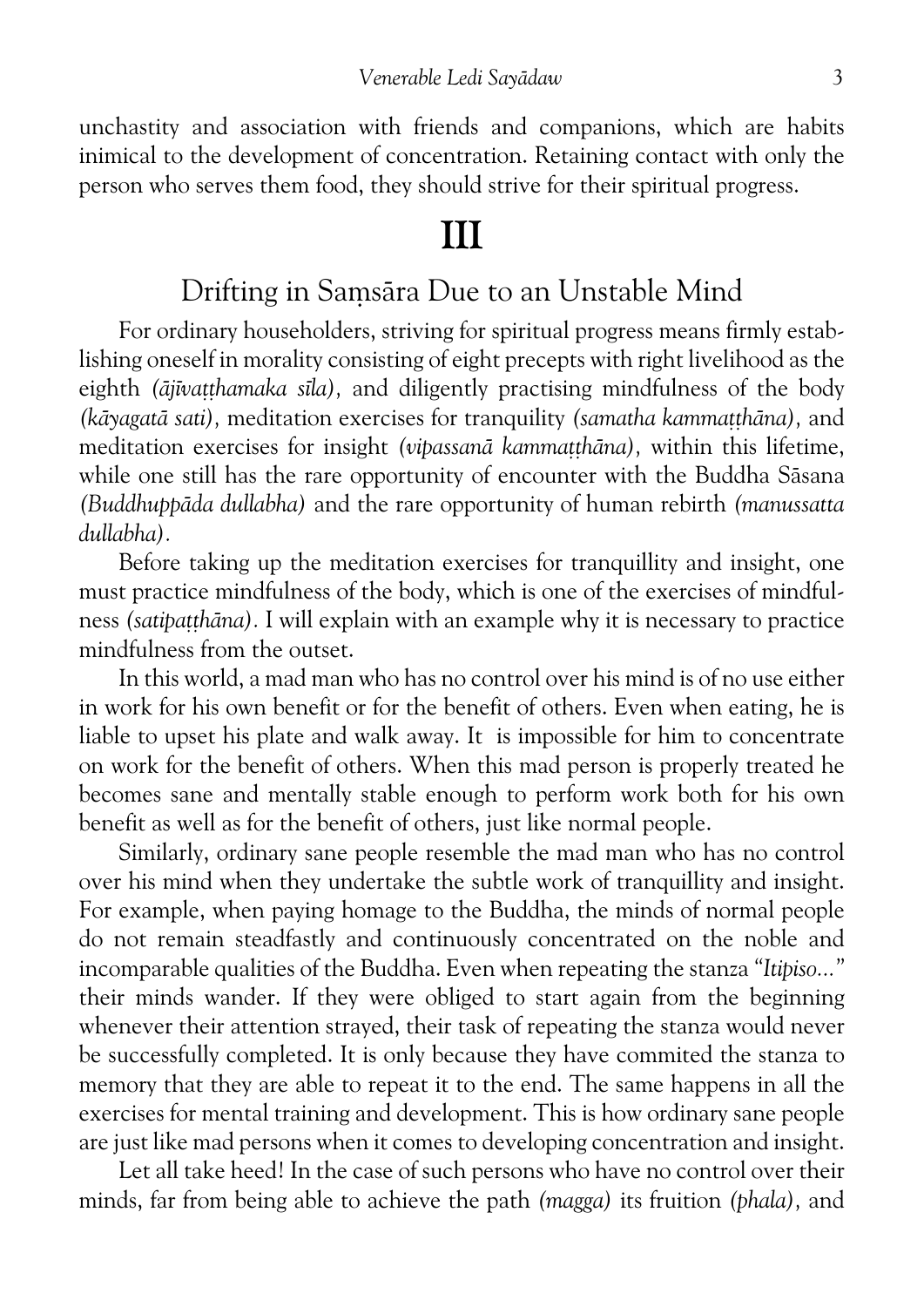#### 4 *A Manual of Respiration*

nibbæna, their rebirth in one of the fortunate realms*(sugatø)* after death is uncertain. In this world, people who have no control over their legs cannot successsfully perform work that must be done with the legs. People who have no control over their hands cannot successfully perform work that must be done with the hands. People who have no control over their speech cannot successfully perform work that must be done with speech. People who have no control over their minds cannot successfully perform work that must be done with the mind. The work of meditation must be performed solely with the mind. Hence it is that worldlings, both laity and Saṅgha, who have no control over their minds cannot successfully practise meditation. Their efforts are mere imitations.

Consider the case of a boatman who has not mastered the steering of his boat, floating down the swift and strong currents of a great river, his craft filled with merchandise. During the night he does not see the towns, havens, and anchorages that lie along the banks. During the day, although he can see the towns, havens, and anchorages, he is unable to stop and anchor at any of them because of his inability to steer his boat and thus he drifts down to the ocean looking at those towns, havens, and anchorages with longing and admiration.

In this simile, the great river with the swift and strong currents together with the ocean is Samsāra with its four floods (oghas). The boat ladened with merchandise is the five aggregates*(khandha)* of a living being. The boatman who cannot control his boat is a worldling*(puthujjana).* Stretches of the river lined with forests, where no towns, havens, and anchorages exist, are the empty world-cycles where no Buddha Sæsana appears. The period of night when the boatman cannot see the towns, havens, and anchorages may be compared to the plight of those beings who though reborn during the appearance of a Buddha Sæsana in this world are nevertheless ignorant or unmindful of it because they happen to be in one or the other of the eight inopportune places. The period of day when the towns, havens, and anchorages can be seen, but the boatman is unable to stop and anchor at any of them because of his inability to steer his boat and thus drifts down to the ocean looking at those towns, havens, and anchor ages with longing and admiration, may be compared to the plight of those who, though Buddhists, do not make any effort to practise meditation, and thus resemble insane persons having no control over their minds. They are unable to attain the towns, havens, and anchorages, which are the absorptions attained through meditation exercises in tranquillity, insight knowledge (vipassanā ñāna), path knowledge *(magga ñāna)*, fruition knowledge *(phala ñāna)*, and nibbāna; and paying respects to and evoking admiration for the three gems of the Buddha, Dhamma, and Saṅgha. They drift without control to the empty world cycles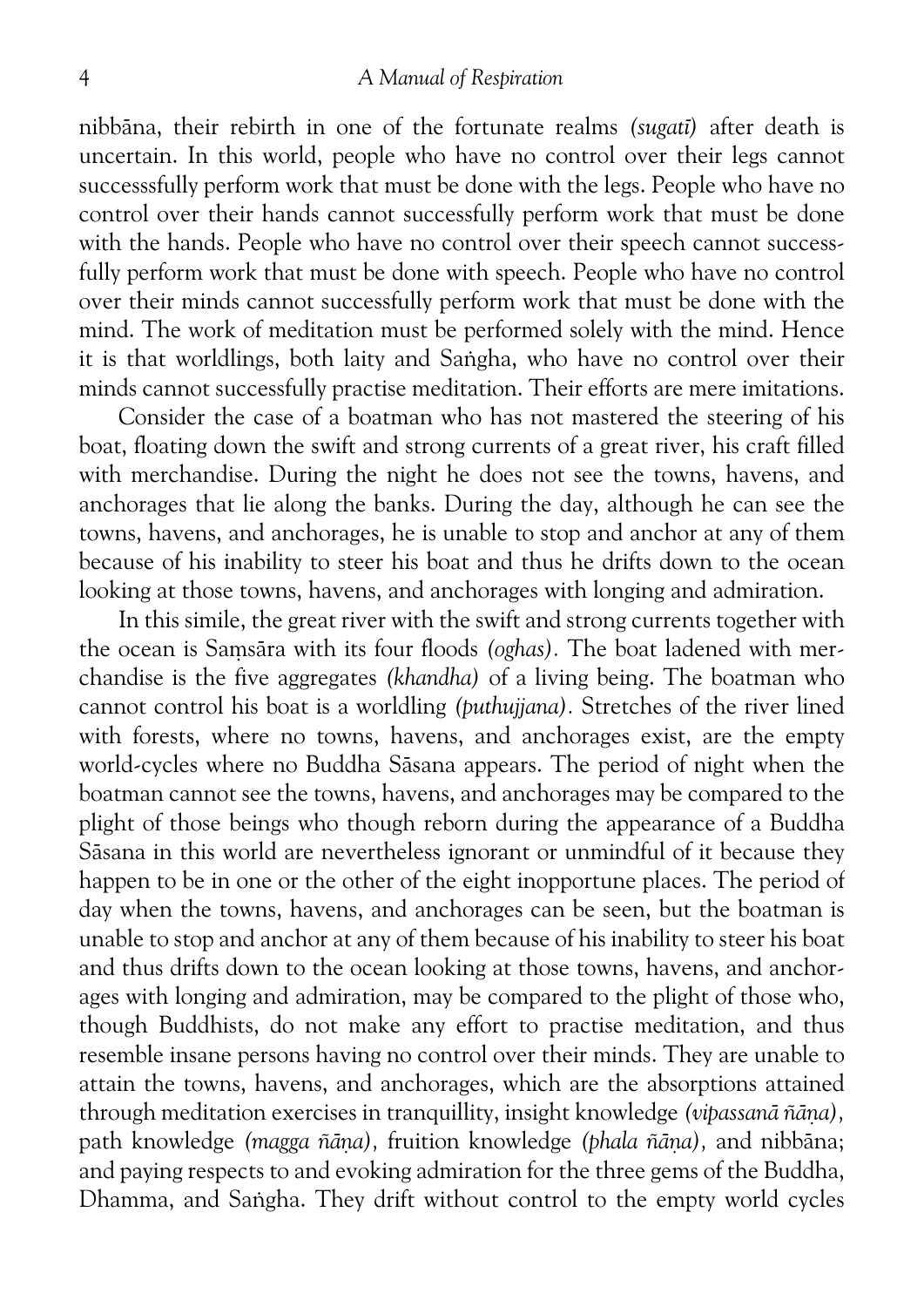posing as donors of monasteries, donors of the four requisites, ordinary bhikkhus, and famous Mahātheras honoured for their extensive learning.

This is the picture of the drifting that has occured to beings in the infinitely long Samsāra.

## **IV**

#### Mindfulness of the Body before Tranquillity and Insight

In this present life, if beings continually fail to practise mindfulness of the body, and thus continue to live without control over their minds, although they may be Buddhists, they will be drifting and submerged in Samsāra just as they have been in the past. Lacking control over the mind, they are certain to drift in Samsara because without mental control, the work of tranquillity and insight cannot be undertaken. Gaining control of the mind is, on the other hand, the certain path to nibbāna, because it enables the work of tranquillity and insight to be undertaken. Meditation on mindfulness of the body is the effort to gain control of the mind.

Even though one is unable to undertake the higher work of tranquillity and insight, the Buddha said that if one can firmly control one's mind and succeed in keeping it at will within one's body, one enjoys the taste of nibbana:

> *Amataµ tesaµ viraddhaµ, yesaµ kæyagatæ sati viraddhæ. Amataµ tesaµ aviraddhaµ, yesaµ kæyagatæ sati aviraddhæ. Amataµ tesaµ aparibhuttaµ, yesaµ kæyagatæ sati aparibhuttæ. Amataµ tesaµ paribhuttaµ, yesaµ kæyagatæ sati paribhuttæ.*

"Those who have missed mindfulness of the body, have missed nibbāna. Those who have not missed mindfulness of the body, have not missed nibbana. Those who have not made use of mindfulness of the body, have not made use of nibbāna. Those who have made use of mindfulness of the body, have made use of nibbæna." (A.i.46)

The essential meaning is that if one is established in mindfulness of the body one can successfully undertake the work of tranquillity and insight because one has firm control over one's mind, thus it is certain that in this very life one cannot miss nibbæna. If, however, like the mad man, one has no control over one's mind because one continues to neglect the work of mindfulness of the body, one is unable to fulfil the work of tranquillity and insight, and hence will miss nibbāna.

There are many degrees of control over one's mind.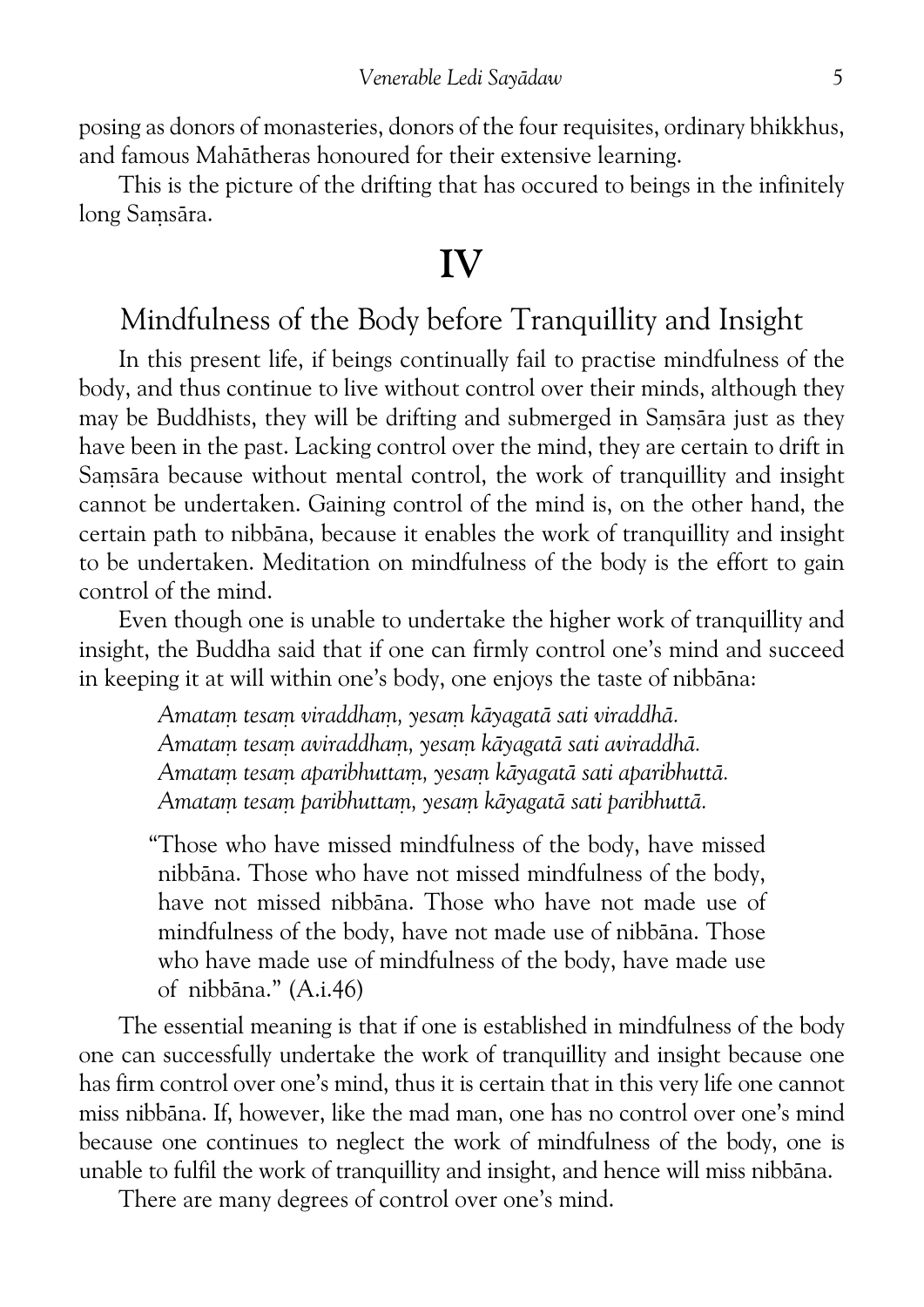In this world, ordinary persons who are not insane have sufficient control over their minds to perform the various tasks, both individual and social, that arise among humans. This is one kind of control.

Within the Buddha Sæsana, the morality of controlling the senses*(indriya* samvara sīla) is one kind of control. However, it cannot be said to be dependable.

Establishing oneself in mindfulness of the body, being the proximate cause (padatthāna) of tranquillity and insight meditation, is firm control. The attainment of access concentration *(upacāra samādhi)* just before entering any of the absorptions, is firmer control. Firmer still is attainment concentration*(appanæ* samādhi) reached during full absorption. The eight stages of attainment concentration are controls that become progressively firmer as each higher stage is reached. In the matter of tranquillity, the attainments of the higher spiritual powers *(abhiññāna)* represents the highest level of control.

This is the path of tranquillity called "Samatha Yānika."

The path of insight is called "Vipassanā Yānika."

Here ends the section showing that mindfulness of the body must precede the work of tranquillity and insight.

#### **V**

#### Why Mindfulness of Respiration Should be Practised

The people of the present day, both lay and monastic, who have encoun tered the Buddha Sāsana, should abhor and fear the state of having no control over their minds and should, as early as possible, adopt and practise one or other of the exercises for mindfulness of the body given in the Mahāsatipatthāna Sutta of the Dighanikæya (DN 22) so that they may secure firm control of their minds.

In the Kāyagatāsati Sutta (MN 119) of the last fifty of the Middle-length Sayings, eighteen kinds of exercises for mindfulness of the body are given; namely, mindfulness of respiration*(ænæpæna),* mindfulness of the postures [of sitting, standing, walking, and lying down]*(iriyæpatha),* clear comprehension of actions *(sampajañña)*, attention to the impurities of the body *(patikkūla manasikæra),* analysis of the elements*(dhætu manasikæra),* nine cemetry contemplations *(sivathika),* and four absorptions.

In the Anāpānassati Sutta (MN 118), also of the last fifty, it is shown how the work of mindfulness of the body and the four full absorptions of tranquillity meditation, insight meditation, development of the path, and realisation of fruition (the last two are known as "knowledge of liberation") are accomplished by the practice of mindfulness of respiration alone.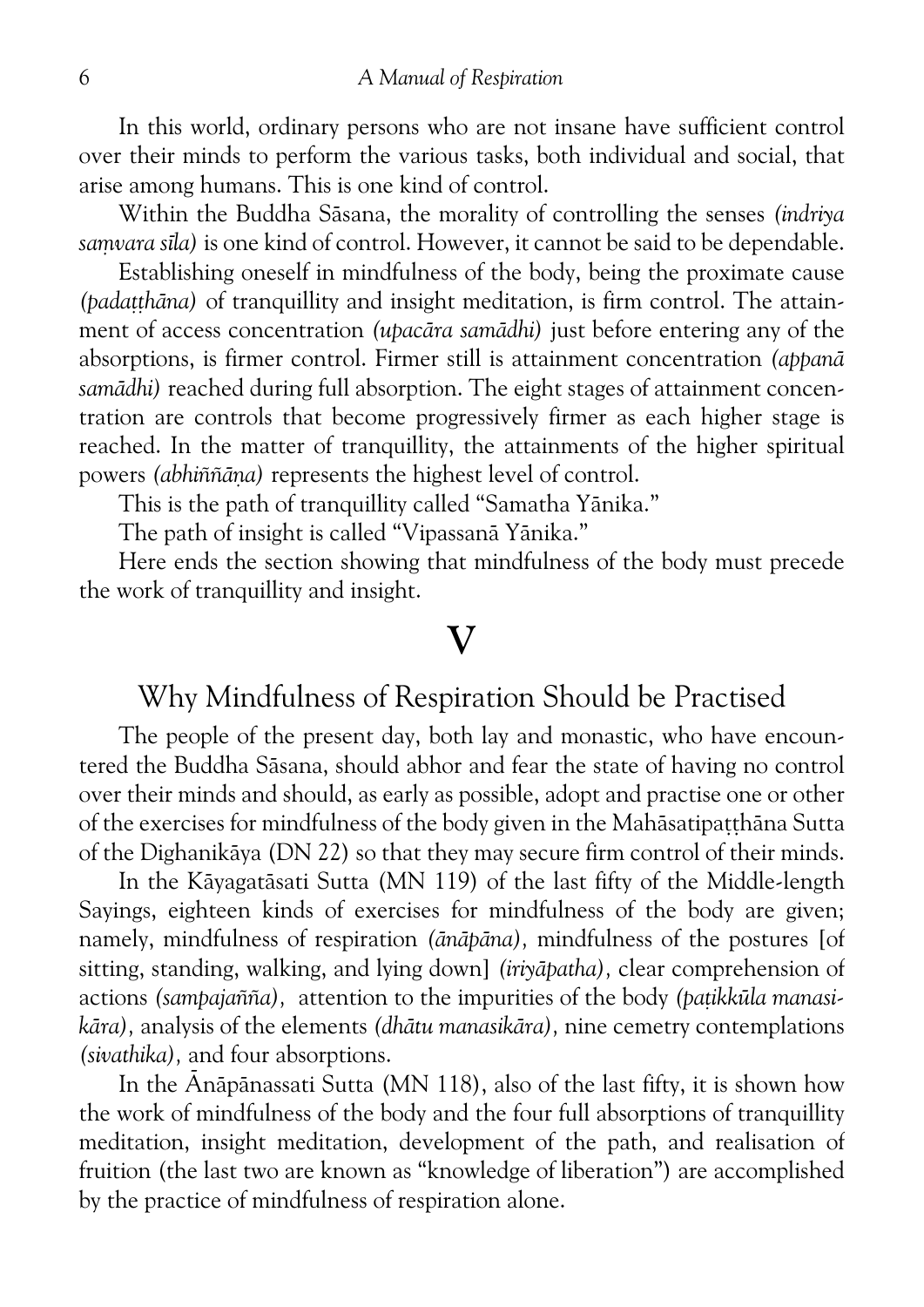It is also the custom for all Buddhas to attain supreme enlightenment through the method of mindfulness of respiration, and having attained Buddha hood, all Buddhas have continued to remain established in mindfulness of respiration without any lapse until they attain Parinibbana.

In the matter of tranquillity meditation: of the forty meditation exercises that are prescribed, mindfulness of respiration is the easiest to establish continu ously at all times. The Buddha extolled mindfulness of respiration more than he did the other meditation exercises. The commentators also called mindfulness of respiration "the realm of the great"*(mahæpþrisa bhþmi).* Mindfulness of respiration is not a meditation exercise that is suitable for ordinary persons. It is suited only for persons of great wisdom.

Hence, for the benefit of those wise people who wish to emulate the way of the aforementioned King Pakkūsāti of Takkasīla, who spent the rest of his life alone on the top-most storey of his seven-storeyed palace practicing meditation beginning with mindfulness of the body until he achieved the fourth jhāna, and thus wish to strive for spiritual progress including and accompanying advantages that the rare opportunity of an encounter with a Buddha Sāsana offers, I will now expound concisely the  $\bar{A}$ nāpānasati Sutta as given in the last fifty (MN 118).

## **VI**

#### Mindfulness of Respiration Leads to Nibbāna

*Ænæpænassati, bhikkhave, bhævitæ bahuløkatæ cattæro satipa¥¥hæne* paripūrenti. Cattāro satipatthānā bhāvitā bahulīkatā satta bojjhange paripūrenti. Satta bojjhangā bhāvitā bahulīkatā vijjā vimuttim *paripþrenti.*(MN 118)

"Monks. If mindfulness of respiration is cultivated and made much of, the four foundations of mindfulness are fulfilled and perfected. If the four foundations of mindfulness are cultivated and made much of, the seven factors of enlightenment *(bojjhanga)* are fulfilled and perfected. If the seven factors of enlightenment are cultivated and made much of, knowledge *(vijjæ)* and liberation*(vimutti)* are fulfilled and perfected."

Here, knowledge means the four path knowledges, and liberation means the four fruition knowledges. The essential meaning is that if mindfulness of respira tion is practiced diligently for days and months, the work of the four foundations of mindfulness, the seven factors of enlightenment, and of knowledge and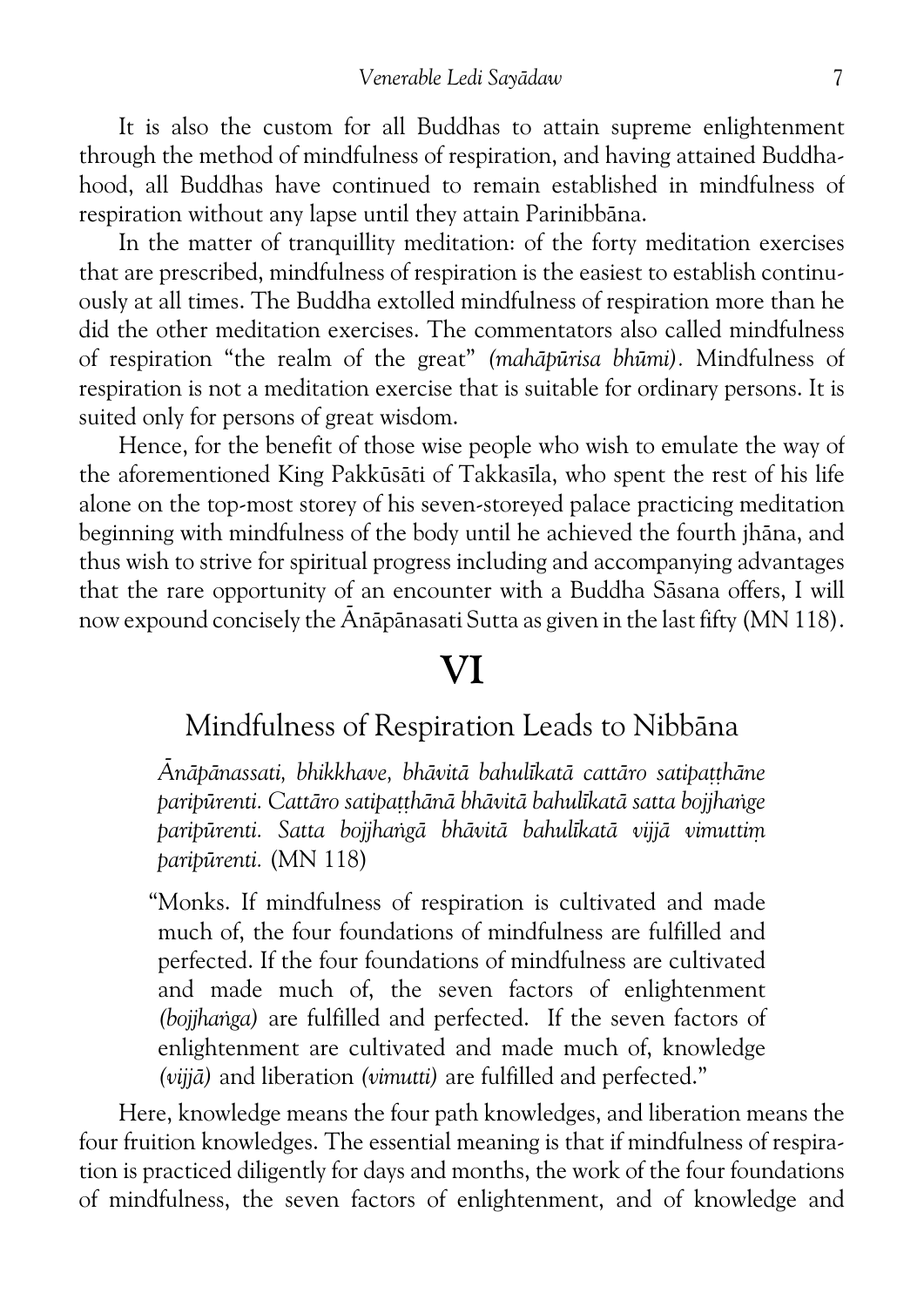liberation are automatically accomplished. The foundations of mindfulness, the factors of enlightenment, and knowledge and liberation comprise the thirty seven requisites of enlightenment*(bodhipakkhiya dhammæ)* so the development of the thirty-seven requisites of enlightenment are automatically fulfilled.

This ends the exposition of the introduction to the Anāpānasati Sutta.

## **VII**

#### Posture for Meditation

Idha pana bhikkhave bhikkhu araññagatovā rukkhamūlagatovā *suññægæragatovæ nisødati palla³kaµ æbhujitvæ1 ujuµ kæyaµ panidhāya parimukham<sup>2</sup> satim upatthapetvā.* 

Here, monks, having gone to a forest, or to the root of a tree, or to an empty place, having sat cross-legged with his body erect, he keeps his attention firmly fixed on the object of meditation.

This ends the posture for meditation.

## **VIII**

#### The First Tetrad

*So satova assasati satova passasati.*

*Døghaµ væ assasanto 'Døghaµ assasæmø'ti pajænæti. Døghaµ væ passasanto 'Døghaµ passasæmø'ti pajænæti. Rassaµ væ assasanto 'Rassaµ assasæmø'ti pajænæti. Rassaµ væ passasanto 'Rassaµ passasæmø'ti pajænæti.*

*'Sabbakæyappa¥isaµvedø assasissæmø'ti sikkhati. 'Sabbakæyappa¥isaµvedø passasissæmø'ti sikkhati.*

*'Passambhayaµ kæyasa³khæraµ assasissæmø'ti sikkhati. 'Passambhayaµ kæyasa³khæraµ passasissæmø'ti sikkhati.*

**First Stage:** The meditator with steady attention exhales an out-breath and with steady attention inhales an in-breath.

 $1$  The Buddha says "pallankam ābhujitvā" because the cross-legged posture is especially suitable for meditation. However, any of the four postures diligently adopted will suffice. <sup>2</sup> Parimukham means, literally, "in front of his face." It means he does not look around here and there, but pays attention to his meditation object (of respiration at the nostrils). ed.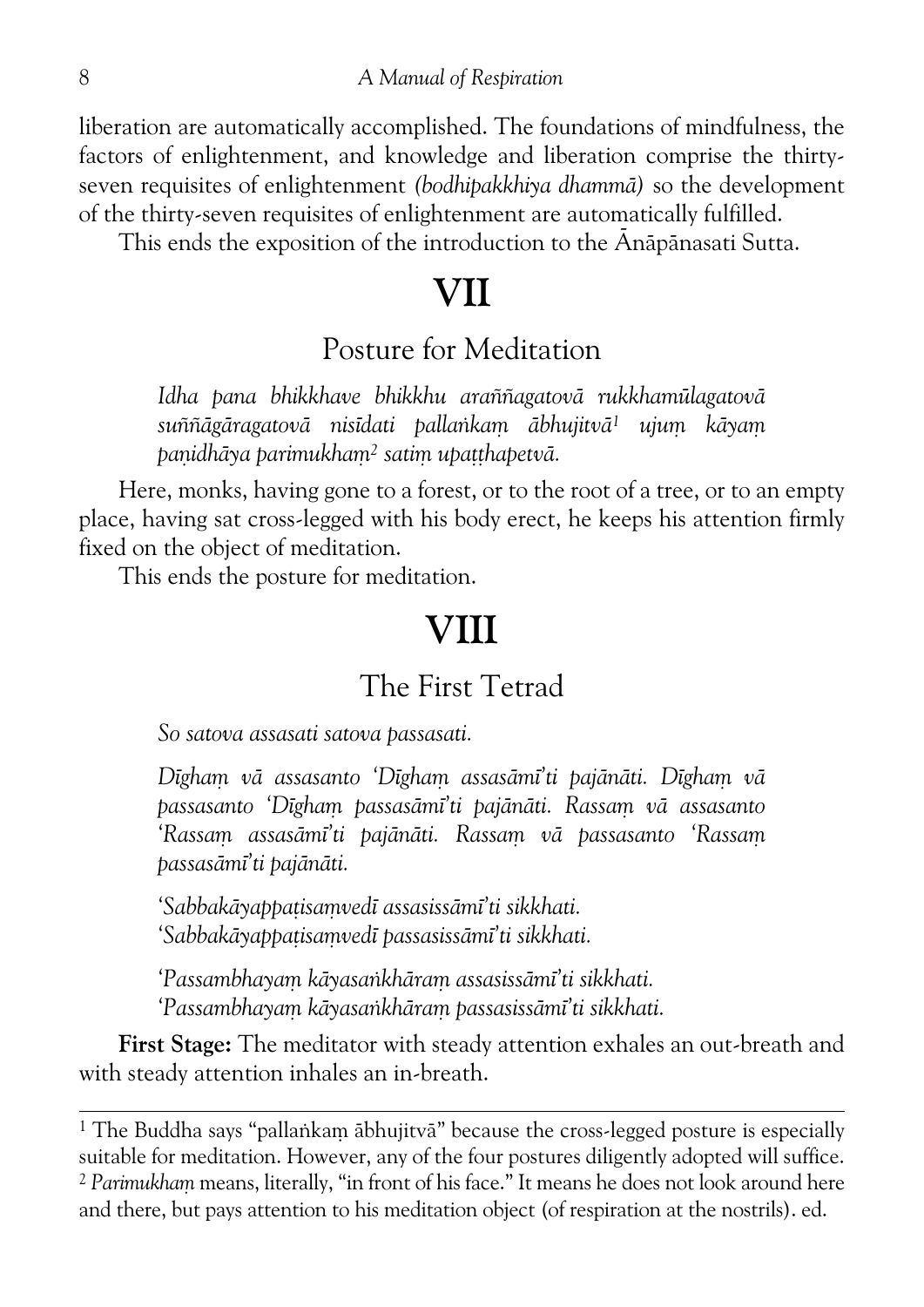**Second Stage:** While exhaling a long breath he knows that he exhales a long out-breath. While inhaling a long breath he knows that he inhales a long in-breath. While exhaling a short out-breath he knows that he exhales a short out-breath. While inhaling a short in-breath he knows that he inhales a short in-breath.

**Third Stage:** While exhaling he trains himself to perceive the entire out breath; its beginning, middle, and end. While inhaling he trains himself to perceive the whole in-breath; its beginning, middle, and end.

**Fourth Stage:**While exhaling he trains himself to allay and calm down the out-breath. While inhaling he trains himself to allay and calm the in-breath.

In the first stage, the meditator must try to keep the attention firmly fixed on the out-breath and in-breath.

In the second stage the meditator must try to perceive the long and short out and in-breath respectively.

In the third stage the meditator must try to perceive the entire out and in-breath — the beginning, middle, and end.

In the fourth stage the meditator must try to allay and calm down the out and in-breath until it becomes extremely subtle.

In the first stage it is not yet possible to perceive such details as the lengths of the out and in-breath. In this stage one has to keep one's attention on the tip of the nose or the upper lip, as the case may be, wherever the striking of the out and in-breath can be clearly grasped. The meditator must try to be aware of every out and in-breath that occurs. The meditator must try for one hour, or two hours, or for whatever length of time he is able to put forth effort, during which time the attention must be firmly tied, as it were, to the tip of the nose, or to the upper lip as the case may be, and the meditator must persist until such time as every out and in-breath is perceived without any breath escaping his attention.

In the second stage, when the keeping of the attention on the out and in-breaths has been mastered, the meditator must try to perceive the long out and in-breath as long and the short out and in-breath as short. Even during the space of one sitting, long as well as short breaths occur. Every long and short breath must be so perceived, and the perception must cover every breath, not one out-breath or one in-breath being missed. When the breaths are exhaled and inhaled quickly they are short. Thus perceiving the long and short out and in-breaths consists of perceiving the slow and quick out and in-breaths.

In the third stage, when the perception of the long and short out and in breaths has been mastered, every breath occuring in the body must be perceived in its entirety, right from its starting point within the body, through its middle, to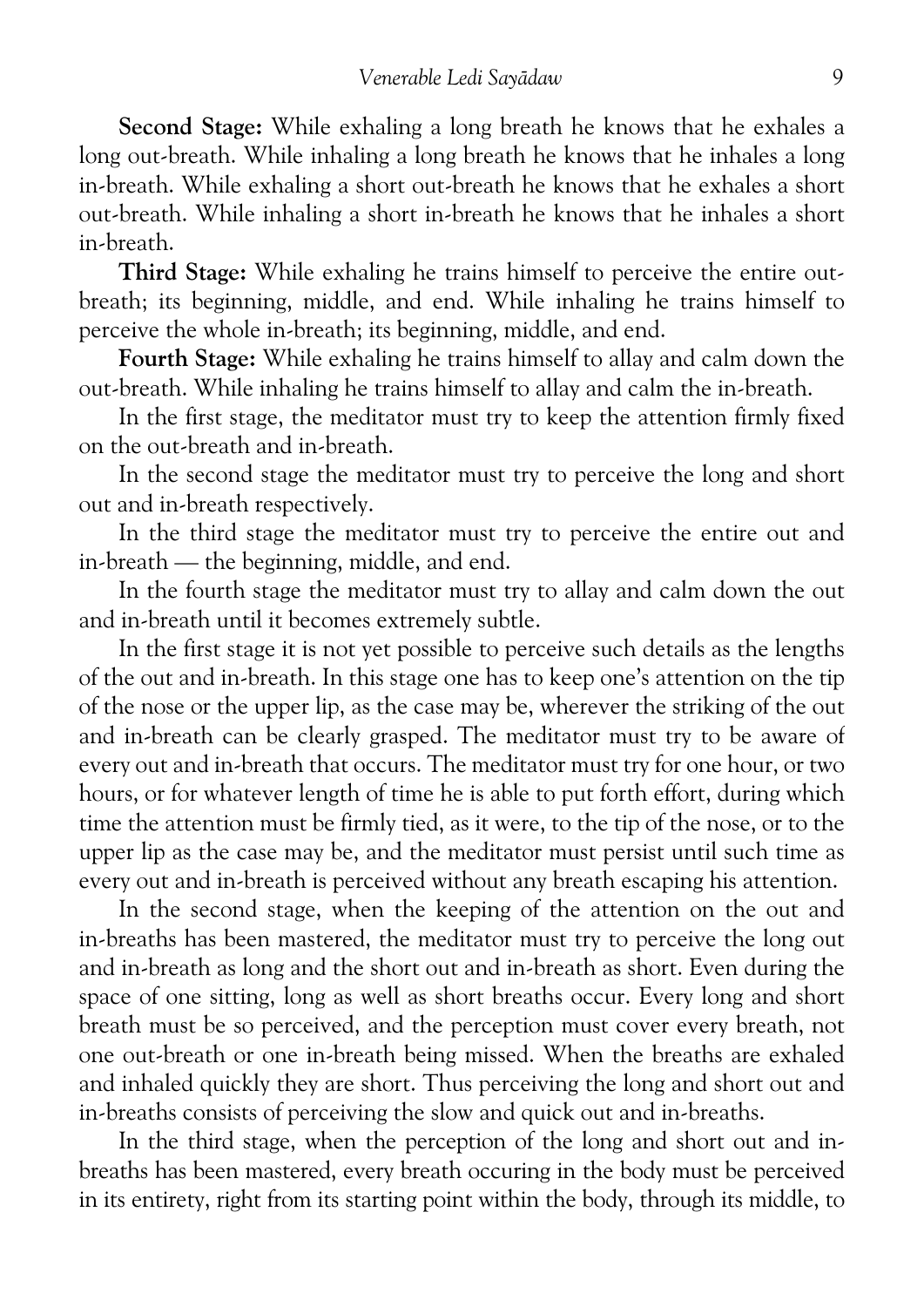the point where it ends within the body; the extremeties of the breaths (start or end as the case may be) being at the tip of the nose and at the navel.

In the fourth stage, when the perception of every breath in its entirety has been mastered, the coarse and rough breaths must be calmed down and allayed by degrees, making them more and more gentle and subtle, until the stage is reached when it seems that the out-breaths and in-breaths have entirely disappeared.

## **IX**

#### The Method of the Commentary

In the Commentary there are three main stages of effort:

1. Counting *(gananā)*: here, the attention is placed on the out-breath and in-breath by the method of counting them.

2. Connection*(anubandhanæ):* here, the attention is placed continuously on the out-breath and in-breath and is made stronger and firmer, but the counting is discontinued.

3. Fixing*(¥hapanæ):* here, the effort is intensified until the higher stages of attainments are achieved.

There are two places where the out-breath and in-breath may be grasped: at the tip of the nose or at the upper lip. To some people the striking of the breath on the tip of the nose is clearer, while to others the striking of the breath on the upper lip is clearer. Attention must be placed on the spot where the perception is clear (This spot may be called the "point of touch"). At the outset, effort must be made to keep the attention on the "point of touch" by counting the number of times the out-breath and in-breath strike the spot. In the next stage, effort must be made to keep the attention on the out-breath and in-breath without the aid of counting. Finally, the effort is continued to make the attention stronger and firmer.

There are two methods of counting, slow and fast, according as the attention is weak or strong. At first, the mind is unsteady and fickle, and the attention is weak, thus one is not attentive or mindful of every breath that occurs. Some breaths escape the attention. Only those breaths that are clearly perceived with mindfulness are counted, while those that are not clearly perceived are left out of the reckoning. Counting thus progresses slowly. It is the slow stage.

Counting is done in six cycles*(væra).* In the first cycle, counting proceeds from one to five; then, in the second, from one to six; in the third, from one to seven; in the fourth, from one to eight; in the fifth, from one to nine; and in the sixth, from one to ten. After the sixth cycle, one must begin again from the first cycle. Sometimes, these six cycles are counted as one.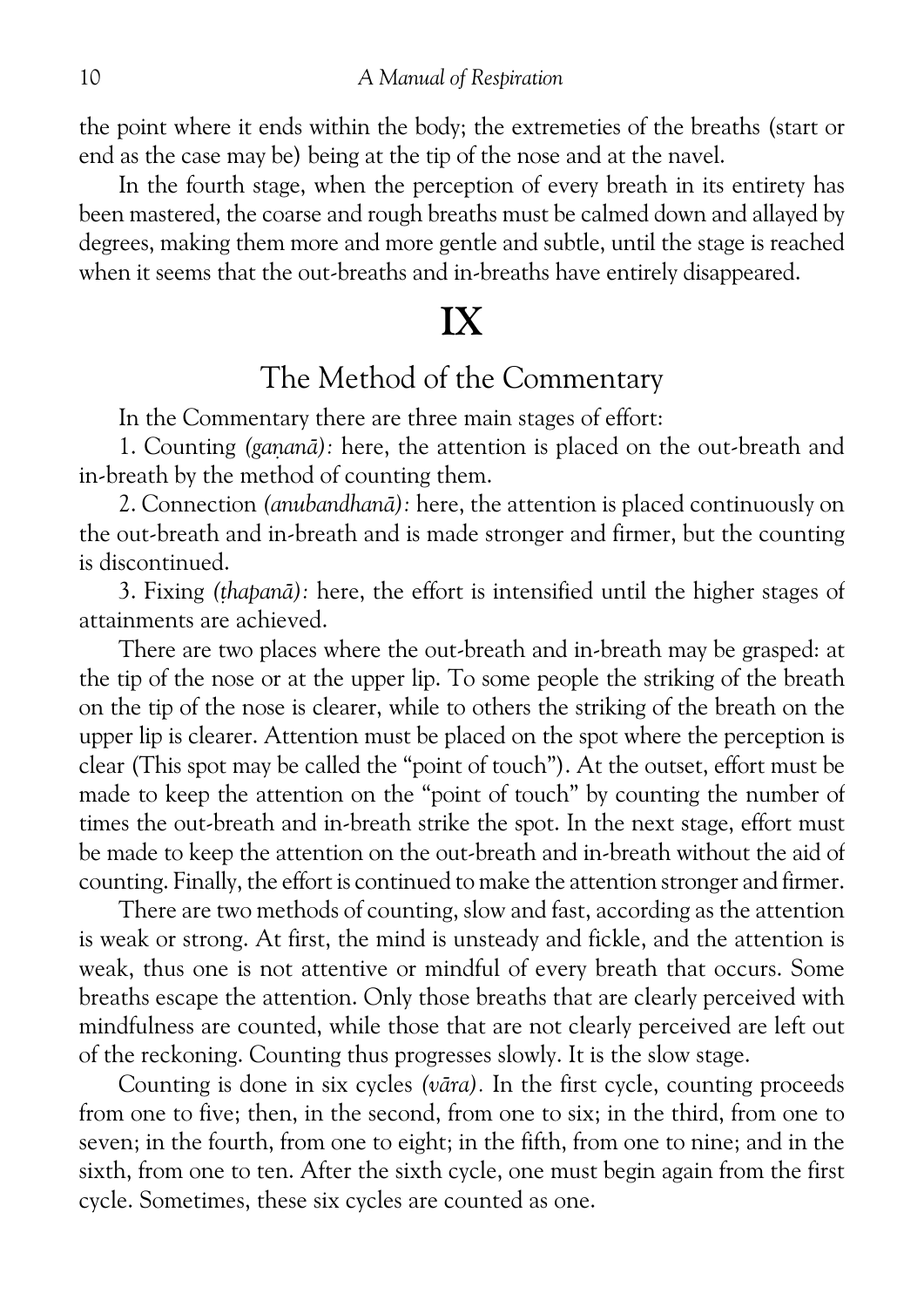First, place the attention on the "point of touch," and when an out-breath or in-breath is clearly perceived, start counting "one." Continue counting two, three, four, etc., when the ensuing out-breaths and in-breaths are clearly per ceived. If any of them are not clearly perceived, stop the progressive counting by continuing to count one, one, one, etc, until the next clear perception of out-breath and in-breath, when the counting advances to two. When the count reaches five, in the first cycle, start again from one. Proceed in this manner until the sixth cycle is completed. Since only those breaths that are clearly perceived are counted, it is called the slow count.

When the counting has been done repeatedly many times, the number of breaths that are clearly perceived will increase. The spacing between each progressive count will decrease. When every breath is clearly perceived, the counting will progress uninteruptedly and become fast. One must proceed until no breath is missed out from the counting.

It is not necessary to count orally. A mental count is sufficient. Some people prefer to count orally. Others count one bead at the end of each sixth cycle, and they resolve to count a certain number of rounds of beads a day. The essential thing is to make the perception clear and the attention strong and firm.

When the stage is reached when every out and in-breath is clearly perceived without the aid of counting, when no out and in-breath escapes the attention, the counting must be discontinued and the connection method adopted. Here, the connection method means putting forth effort to keep the attention contin uously on the "point of touch," and to perceive every out and in breath without counting them. It means repeating the effort made in the counting stage in order to make perception clearer and attention stronger and firmer, but without the aid of counting.

How long is this effort by the connection method to be made? Until the counterpart sign (patibhāga nimitta) — that arises at a higher level of concentration — appears.

When attention becomes fixed on the out and in-breath (i.e. when a certain degree of concentration is achieved), manifestations appear, such as masses of fluffy wool, or gusts of wind, or clusters of stars, or gems or pearls, or strings of pearls, etc., in various shapes, groups, and colours. These are the counterpart signs.

The connection method must be maintained until such time as the counter part signs appear clearly whenever effort is made.

During the counting and connection stages, attention must still be kept on the "point of touch." From the time that the counterpart signs appear, effort must be made according to the fixing (thapana) method. Counterpart signs are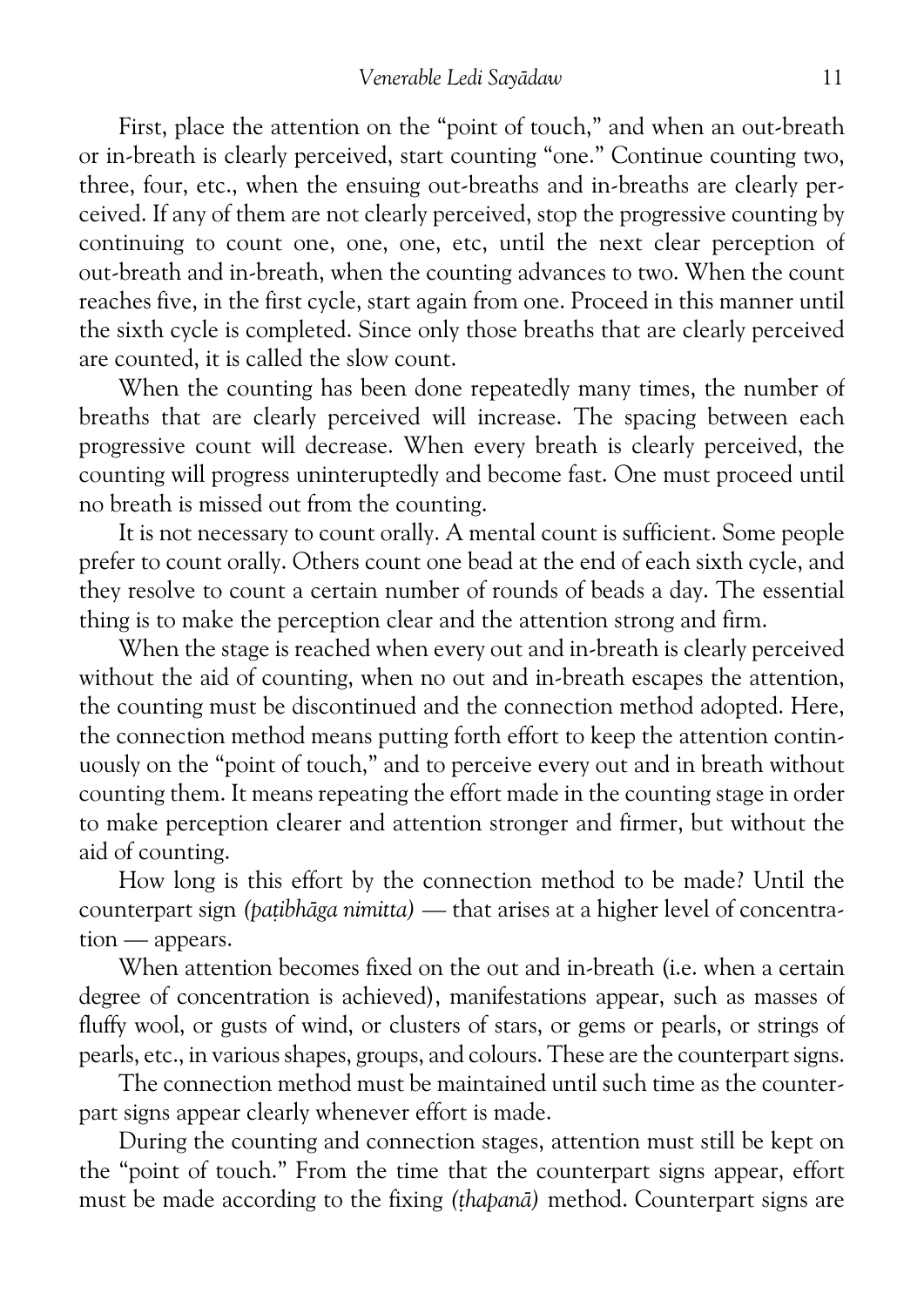manifestations and resemble new mental objects. Not being natural phenomena, they easily disappear, and once they disappear, it is difficult to invoke them again. Hence, when counterpart signs appear, it is necessary to put forth special effort with increased energy in fixing the attention on them to prevent them from disappearing and to make them become clearer day by day. The putting forth of this specical additional effort is known as the fixing method.

When the fixing stage is reached, the seven unsuitable things (asappaya) must be shunned, while the seven suitable ones must be cultivated. The ten proficiencies in ecstatic concentration*(appanæ kosalla)* must be accomplished.

The seven unsuitable things are: 1) place, 2) alms-food resort, 3) talk, 4) friends and associates, 5) food, 6) climate, and 7) body postures, which cause diminution of meditative effort. The seven suitable things are the same seven items, but which cause increase in meditative effort.

The ten proficiencies in ecstatic concentration are: 1) cleanliness of body and utensils, 2) harmonising the five controlling faculties, 3) proficiency in the object of attention, 4) restraining the exuberant mind, 5) uplifting the depressed mind, 6) making the dry mind pleasant, 7) composure towards the balanced mind, 8) avoiding persons who do not possess concentration, 9) associating with persons who possess concentration, and 10) having a mind that is always inclined towards jhæna.

Equipping oneself with and fulfilling these aforementioned qualities, one must make special exertion for days and months to fix one's attention on the counterpart signs so that they become steady. This fixing effort must be put forth until the fourth jhāna is attained.

The images of out-breath and in-breath that appear in the counting stage are called preparatory signs*(parikamma nimitta).* In the connecting stage, they are called acquired signs*(uggaha nimitta).* The manifestations that appear in the fixing stage are called counterpart signs *(batibhāga nimitta)*.

The concentration that is achieved during the appearance of preparatory signs and acquired signs is preparatory concentration. The concentration that is developed with the attention fixed on counterpart signs during the fixing stage, but before the attainment of jhāna is called access concentration. The four jhænas achieved by the first tetrad are called attainment concentration.

In the counting and connection stages, the out-breath and in-breath, which are the objects of meditation, gradually become allayed and calmed down, and ultimately are apt to become so subtle that they appear to have disappeared altogether. When that occurs, one must continue to fix the attention on the "point of touch" and must attempt to grasp the out-breath and in-breath at that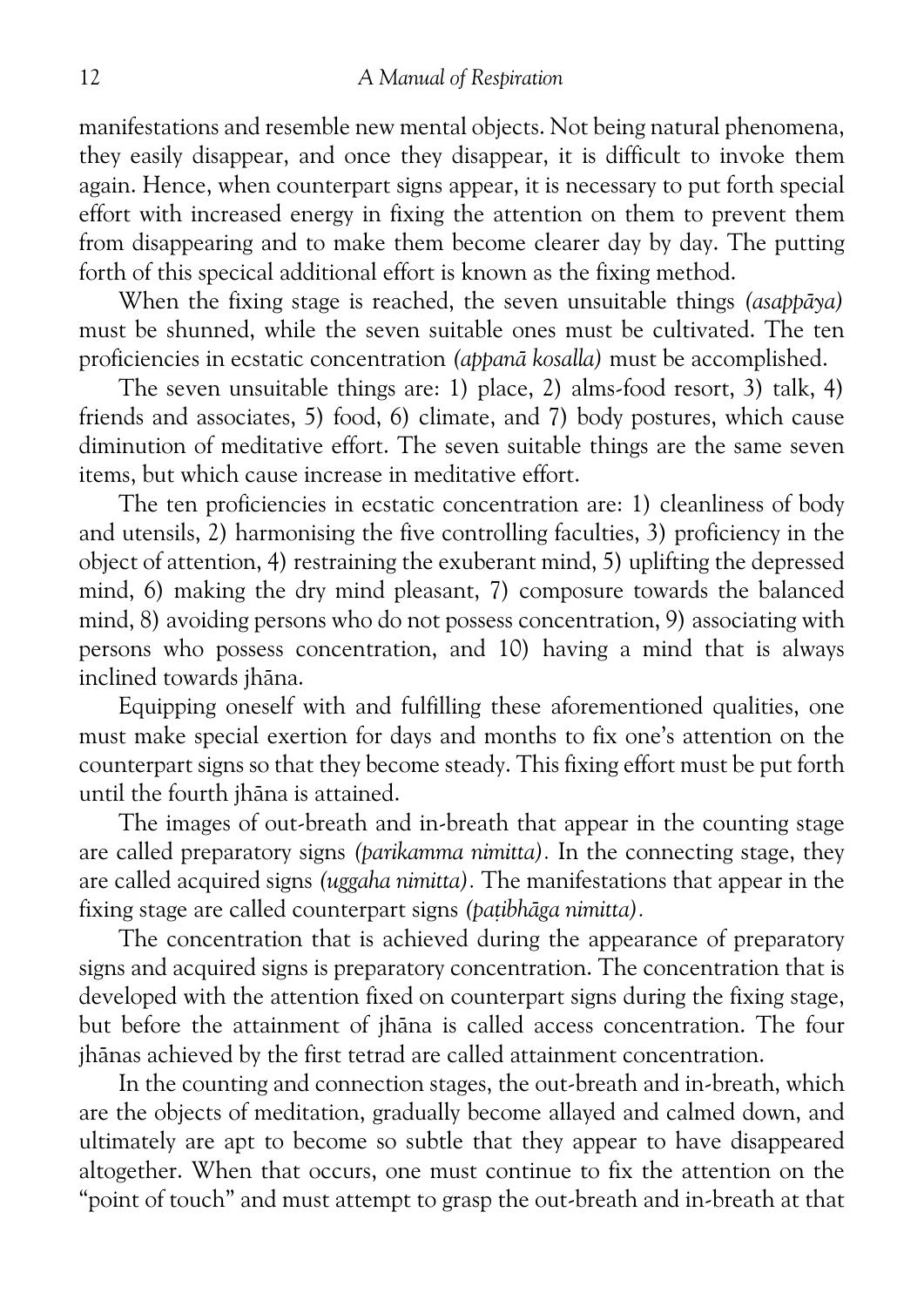point. When the out-breath and in-breath are perceived again clearly, it will not be long before the counterpart sign appears. Then jhāna will be attained. Here, jhāna means the attainment concentration of the sensual realm, which has overcome the five hindrances *(pañca nīvarana)*.

The process of calming down the out and in-breath to the point of disap pearance, which occurs in the method given in the Commentary, occurs auto matically and one need not striven for it. I have seen meditators in whom out and in-breath have calmed down to the point of disappearance. However, one needs to strive for it when the connection stage is reached, as it says in the Pāli Text: "As he exhales he trains himself to allay and calm down the out-breath. As he inhales he trains himself to allay and calm the in-breath."

When the apparent disapearance of the out and in-breath occurs, people who are inexperienced in meditation are liable to think that the breathing has actually stopped, so they may abandon meditation. Let all be heedful of this fact.

## **X**

#### The Commentary Reconciled With the Text

We now need to reconcile the method given in the Commentary [the Visuddhimagga, not the Anāpānasati Sutta Commentary. ed. with the Pāli Text.

The counting stage, when the attention is fixed on the "point of touch" and the attempt is made to make that attention strong and firm by the method of counting, is the first stage of the first tetrad of the Pali Text. In this stage, the main work is to overcome the habit of the mind that repeatedly wanders away from the point of attention to other objects, and it is for this purpose that the method of counting is adopted. The time is not yet ripe for perceiving the long and short breaths, but in accordance with the Pali Text — "Satova Assasati, *Satova Passasati"* — effort must be confined to keeping the attention fixed on the out-breath and in-breath.

Herein, this is what the Commentary says: "Bahivisatavitakkavicchedam katvā *assæsapassæsæramma¼e sati samtha¼¥hæpana¥¥haµ yeva hi ga¼anæ"ti.*"For counting is simply a device for settling mindfulness on the in-breaths and out-breaths as object by cutting off the external dissipation of applied thoughts." (Vism.280)

After the counting stage, when the connection stage is reached, effort must be put forth according to the second stage of the first tetrad. In accordance with the text, "Digham vā assasanto digham assasissami'tī pajānāti, etc., attention has to be fixed on the "point of touch" and, with the attention so fixed, the long and short have to be perceived. In doing this it is not necessary to trace the entire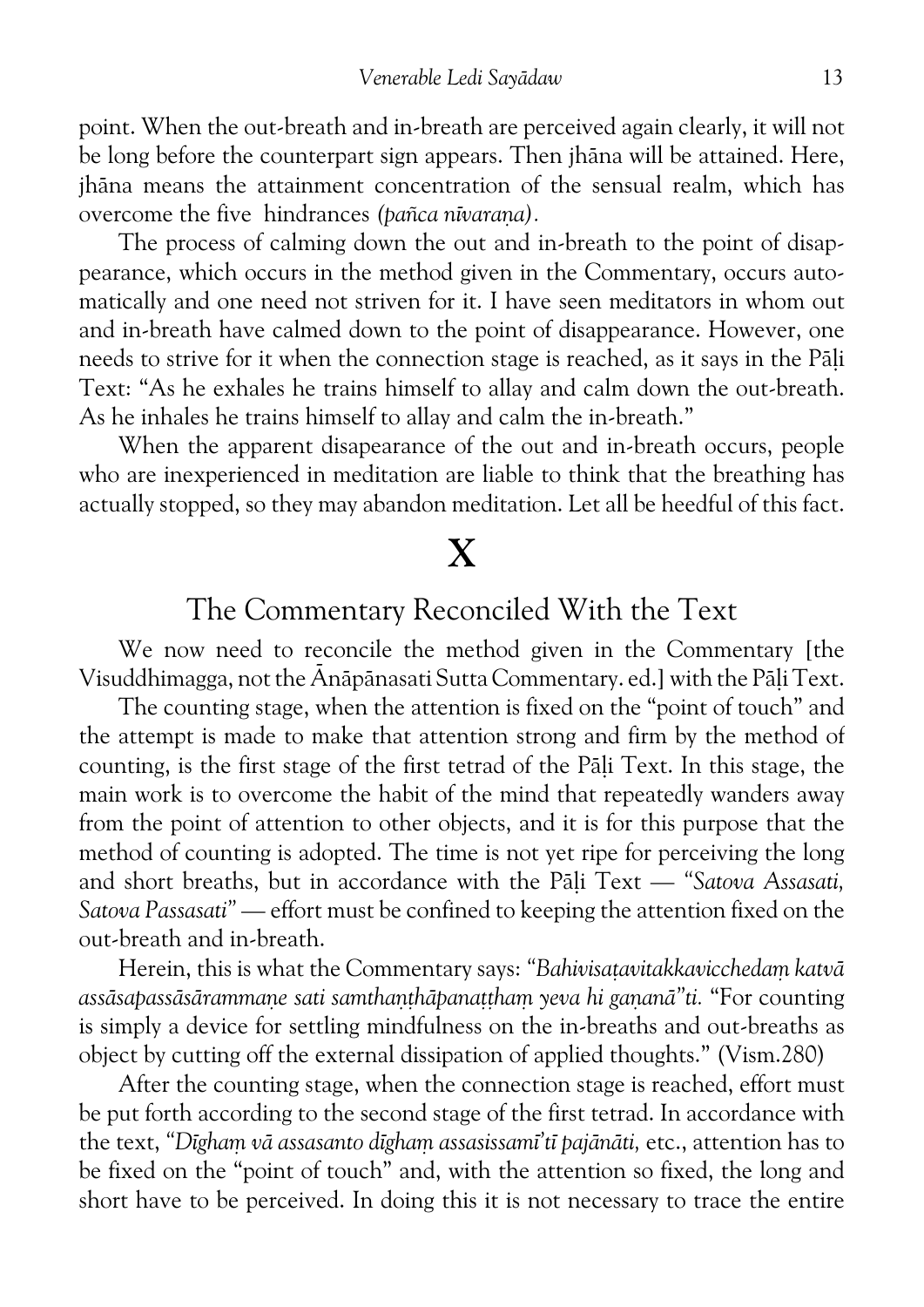breath from beginning to end. All that is necessary is that, while keeping the attention fixed on the "point of touch," additional endeavour has to be made to be aware of the lengths of the breaths that brush the "point of touch." Long breaths brush the spot for a long time while short breaths brush the spot for a short period. The mind has the ability to become extremely expansive and thus it is possible to be aware of the long and short breaths that go out and come in even while keeping one's attention steadily fixed on the "point of touch."

When the long and short breaths have been clearly perceived, effort has to be made to perceive the entire structure of each breath — the beginning, middle, and end — even while keeping one's attention fixed on the "point of touch." In accordance with the Pāli Text which says "Sabbakāyappatisamvedī *assasissæmø'ti sikkhati. Sabbakæyappa¥isaµvedø passasissæmø'ti sikkhati."* Which means that when an out-breath is released it must not be done unmindfully, one must be fully aware of it right from its start within the body and follow it along its course until it reaches its end within the body at the "point of touch." It is with this added endeavour of being aware of it in its totality that the breath must be released. Similarly, when an in-breath is inhaled one must do so with aware ness right from its start within the body at the "point of touch" and follow it until it reaches its end at the navel within the body.

While thus following the out and in-breath from beginning to end, the attention must continue to be fixed at the "point of touch." The breath must not be followed from beginning to end by allowing the attention to leave the "point of touch." If endeavour is made with resolution to follow the out and in-breaths without, at the same time, allowing the attention to leave the "point of touch," then, even while the attention continues to be fixed on the "point of touch," the form and shape of the out and in-breaths will gradually appear clearly in their entirety.

When the beginning, middle, and end of the out and in-breaths have been clearly perceived, if the rough and coarse out and in-breaths do not become automatically calmed and allayed to the point of disappearance then, in accord ance with the text of the fourth section of the first tetrad of the Pali Text, wherein it is said, "Passambhayam kāyasanknāram assasissāmī'ti sikkhati, passam*bhayam kāyasankhāram passasissāmī'ti sikkhati*," a special and additional endeavour must be made to make them more and more subtle and the out breath and in-breath must be released with the resolution to make such an endeavour. The process must not be left unmindfully to take its own course. In the method given in the Commentary, however, it is stated that the out and in-breaths become calmed down and allayed of their own accord even from the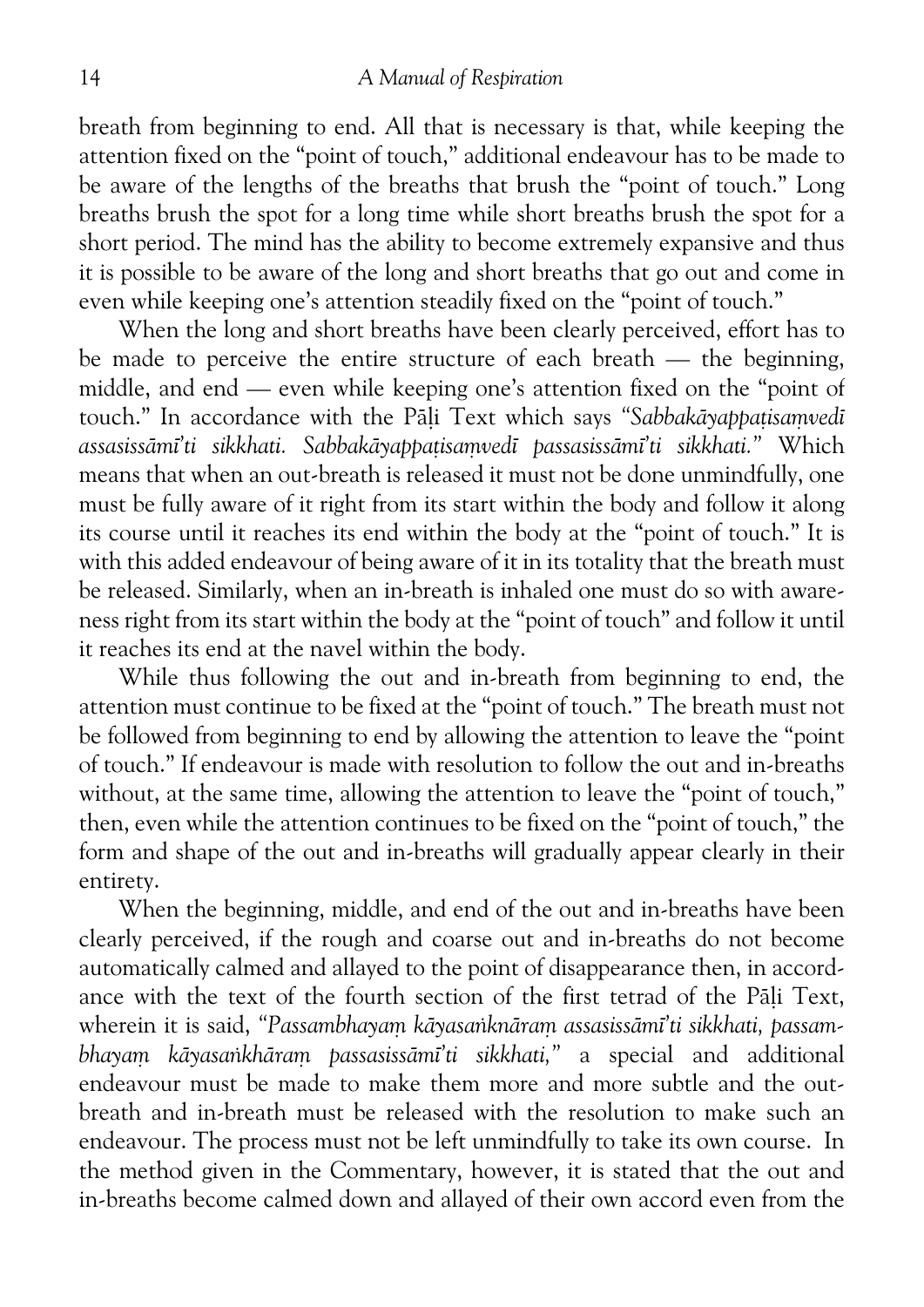counting stage, and in my experience, I have come across persons whose out and in-breaths automatically disappeared.

Herein, this is what the Commentary says: "Gananāvaseneva pana manasikārakālato pabhuti anukkamato olārika-assāsapassāsa nirodhavasena kāyadarathe vūpasante kāyopi cittampi lahukam hoti, sarīram ākāse langhanākārappattam viya *hoti."*"After he has given his attention to counting, when the bodily disturbance has been stilled by the gradual cessation of gross in-breaths and out-breaths, then both the body and the mind become light: the physical body is as though it were ready to leap up into the air." (Vism.282)

I have known people whose bodies have risen about the height of four fingers' breadth in the air.

When the stage of this disappearance of the out and in-breaths is reached without taking the attention off the "point of touch," an attempt must be made to perceive the disappeared out and in-breaths, and when they are perceived again clearly, the counterpart signs appear. At that stage the hindrances, such as fear, dread, sleep, indolence, etc., are overcome, and jhæna is attained.

This ends the reconciliation between the Commentary and the Pāli Text.

This also ends the counting, connection, and fixing methods of the Commentary where seven stages are given viz., counting (ganana), connection *(anubandhanæ),* touching*(phusanæ),*fixing*(¥hapanæ),* observing*(sallakkha¼æ),* turning away*(viva¥¥hanæ),* and purification*(pærisuddhi),* are given.

The first tetrad is the main and essential stage. At the present day, if work in the first tetrad is successfully accomplished, one can proceed to tranquillity and insight meditation as one desires.

Here ends the first tetrad.

### **XI**

#### The Second Tetrad

I shall now show the second tetrad which is to be attempted or practised in the fixing stage, which is the stage of the attainment concentration*(appanæ jhæna).*

'Pītippatisamvedī assasissāmī'ti sikkhati, 'Pītippatisamvedī passasissāmī'ti sikkhati.

*'Sukhappa¥isaµvedø assasissæmø'ti sikkhati, sukhappa¥isaµvedø passasissæmø'ti sikkhati.*

'Cittasankhārapatisamvedī assasissāmī'ti sikkhati. 'Cittasankhārapatisamvedī *passasissæmø'ti sikkhati.*

'Passambhayam cittasankhāram assasissāmī'ti sikkhati. 'Passambhayam citta*sa³khæraµ passasissæmø'ti sikkhati.*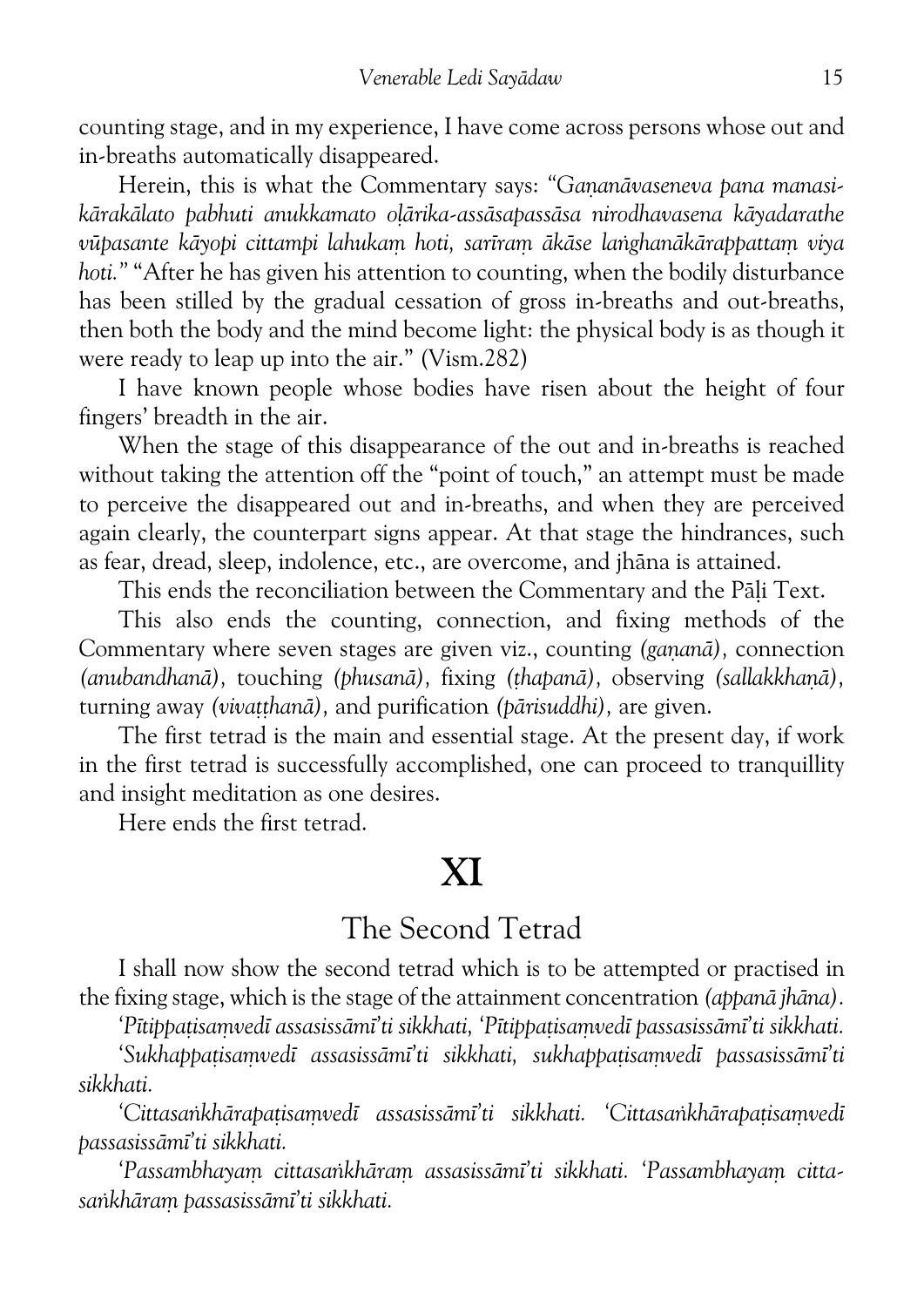'Perceiving rapture, I will exhale' he trains himself. 'Perceiving rapture, I will inhale' he trains himself.

'Perceiving bliss, I will exhale' he trains himself. 'Perceiving bliss, I will inhale' he trains himself.

'Perceiving the mental formations, I will exhale' he trains himself. 'Perceiving the mental formations, I will inhale' he trains himself.

'Calming the mental formations, I will exhale' he trains himself. 'Calming the mental formations, I will inhale' he trains himself.

1. When the counterpart sign appears, putting forth effort until the attain ment of the first and second jhæna, in which rapture*(pøti)* predominates, is what is meant by "perceiving rapture."

2. Putting forth effort until the attainment of the third jhāna, in which bliss *(sukha)* predominates, is what is meant by "perceiving bliss."

3. Putting forth effort until the attainment of the fourth jhāna, in which the mental formation *(cittasankhāra)* of equanimity predominates, is what is meant by "perceiving mental formations."

4. Putting forth effort to calm down the coarse feelings and perceptions is what is meant by "Calming down the mental formations."

The Commentary associates this tetrad with attainment concentration, but the perceptions of rapture, bliss, and equanimity are also associated with access concentration, which is attained after the first appearance of the counterpart sign.

This ends the second tetrad.

## **XII**

#### The Third Tetrad

I shall now explain the third tetrad which gives the practice when entering attainment concentration.

*'Cittapa¥isaµvedø assasissæmø'ti sikkhati. 'Cittapa¥isaµvedø passasissæmø'ti sikkhati.*

*'Abhippamodayaµ cittaµ assasissæmø'ti sikkhati. 'Abhippamodayaµ cittaµ passasissæmø'ti sikkhati.*

*'Samædahaµ cittaµ assasissæmø'ti sikkhati. 'Samædahaµ cittaµ passasissæmø'ti sikkhati.*

*'Vimocayaµ cittaµ assasissæmø'ti sikkhati. 'Vimocayaµ cittaµ passasissæmø'ti sikkhati.*

'Perceiving the mind, I will exhale' he trains himself. 'Perceiving the mind, I will inhale' he trains himself.

'Delighting the mind, I will exhale' he trains himself. 'Delighting the mind, I will inhale' he trains himself.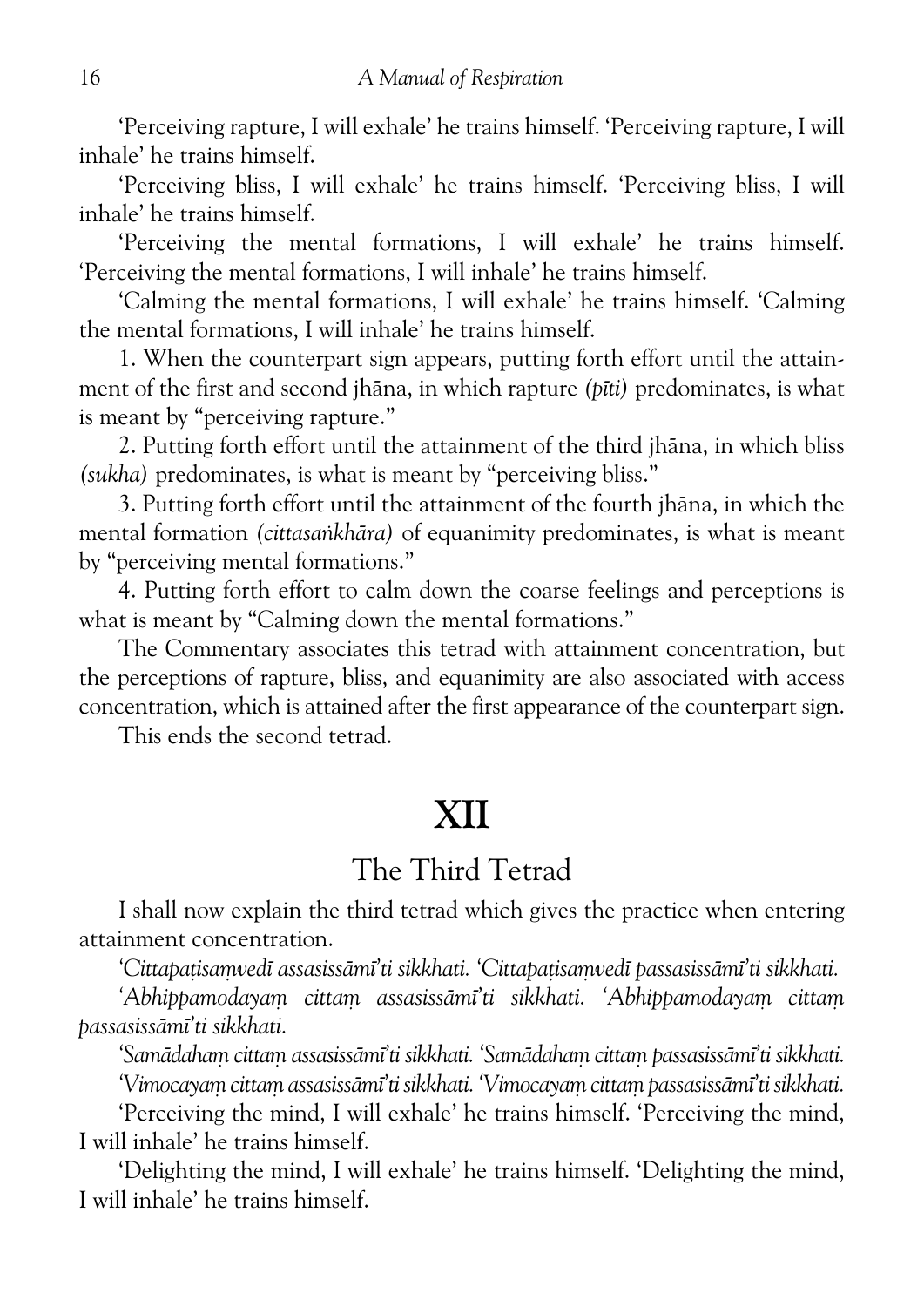'Concentrating the mind, I will exhale' he trains himself. 'Concentrating the mind, I will inhale' he trains himself.

'Freeing the mind, I will exhale' he trains himself. 'Freeing the mind, I will inhale' he trains himself.

1. Entering the four ihanas repeatedly to make the perception of the mind extremely clear is "perceiving the mind."

2. When the perception of the mind is extremely clear, making the mind extremely delighted, by entering the first and second jhanas (which are associated with rapture) repeatedly is "delighting the mind."

3. When the mind is extremely delighted, making the mind extremely concentrated, by entering the third and fourth jhanas, is "concentrating the mind."

4. Freeing the mind of obstacles by entering the four jhanas repeatedly is "freeing the mind."

The Commentary associates this tetrad also with attainment concentration.

It, however, contains practices associated with access concentration as well.

This ends the third tetrad.

## **XIII**

#### The Fourth Tetrad

I shall now explain the fourth tetrad which gives the method of proceeding from mindfulness of respiration to insight.

*'Aniccænupassø assasissæmø'ti sikkhati. 'Aniccanupassø passasissæmø'ti sikkhatø.*

*'Virægænupassø assasissæmø'ti sikkhati. 'Virægænupassø passasissæmø'ti sikkhati.*

*'Nirodhænupassø assasissæmø'ti sikkhati. 'Nirodhænupassø passasissæmø'ti sikkhati.*

*'Pa¥inissaggænupassø assasissæmø'ti sikkhati. 'Pa¥inissaggænupassø passasissæmø'ti sikkhati.*

'Contemplating impermanence, I will exhale' he trains himself. 'Contemplating impermanence, I will inhale' he trains himself.

'Contemplating dispassion, I will exhale' he trains himself. 'Contemplating dispassion, I will inhale' he trains himself.

'Contemplating cessation, I will exhale' he trains himself. 'Contemplating cessation, I will inhale' he trains himself.

'Contemplating relinquishment, I will exhale' he trains himself. 'Contemplating relinquishment, I will inhale' he trains himself.

The way to proceed to insight will be dealt with later.

This ends the fourth tetrad.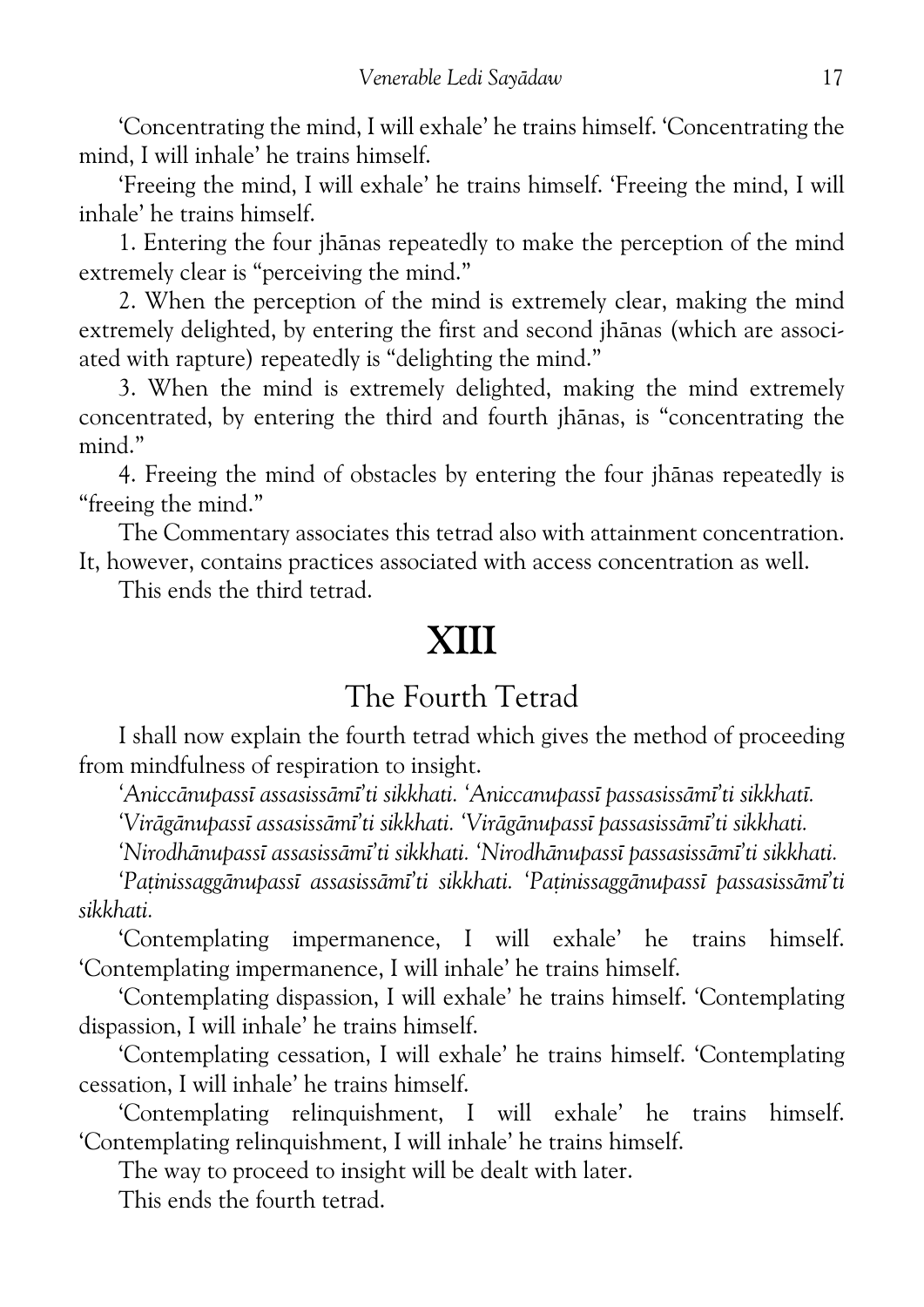## **XIV**

## How the Foundations of Mindfulness are Fulfilled

The Buddha said that those who cultivate and make much of mindfulness of respiration also fulfill the development of the four foundations of mindfulness. I shall here give just the essential meaning.

In the four tetrads dealt with above, effort in the first tetrad, which includes the counting and connection stages, consists entirely of establishing mindfulness of the body*(kæyænupassana satipa¥¥hæna).* The out-breath and in-breath, being part of the aggregate of materiality*(rþpakkhandha)* are called body*(kæya). "Kæyesu kæyaññataræhaµ bhikkhave etaµ vadæmi yadidaµ assæsapassæsæ."* "I say that this is a certain body among the bodies, namely, in-breathing and out breathing." (M.iii.83)

Effort in the second tetrad consists of establishing mindfulness of feelings *(vedanænupassana satipa¥¥hæna)*.*"Vedanæsu vedanaññætaræhaµ bhikkhave etaµ* vadāmi. Yadidam assāsapassāsānam sādhukam manasikāram." "I say that this is a certain feeling among the feelings, namely, giving close attention to in-breathing and out-breathing." (M.iii.84)

"Sādhukam" (close, thorough) indicates the special endeavour that is required in "Pūtippatisamvedī... etc." Here, while attention continues to be placed on outbreath and in-breath, effort is made to clearly perceive the feelings with wisdom, and thus work in the second tetrad is called establishing mindfulness of feelings.

Work in the third tetrad consists of establishing mindfulness of conscious ness*(cittænupassana satipa¥¥hæna).* Here, also, while attention continues to be placed on out-breath and in-breath, effort is made to completely perceive the mind with wisdom.

Work on the fourth tetrad, such as contemplating impermanence, is estab lishing mindfulness of mental objects (dhammānupassana satipatthāna). Here, again, while attention continues to be placed on out-breath and in-breath, effort is made to clearly perceive abandonment by overcoming unwholesome states, such as covetousness*(abhijjæ)* and sorrow*(domanassa),* with wisdom.

*"Yo yaµ abhijjædomanassænaµ pahænaµ taµ paññæya disvæ sædhukaµ ajjhu pekkhitæ hoti."* "Having seen with wisdom the abandoning of covetousness and grief, he closely looks on with equanimity." (M.iii.84)

Because mental objects such as impermanence are contemplated together with out-breath and in-breath, it is also proper to call it establishing mindfulness of mental objects.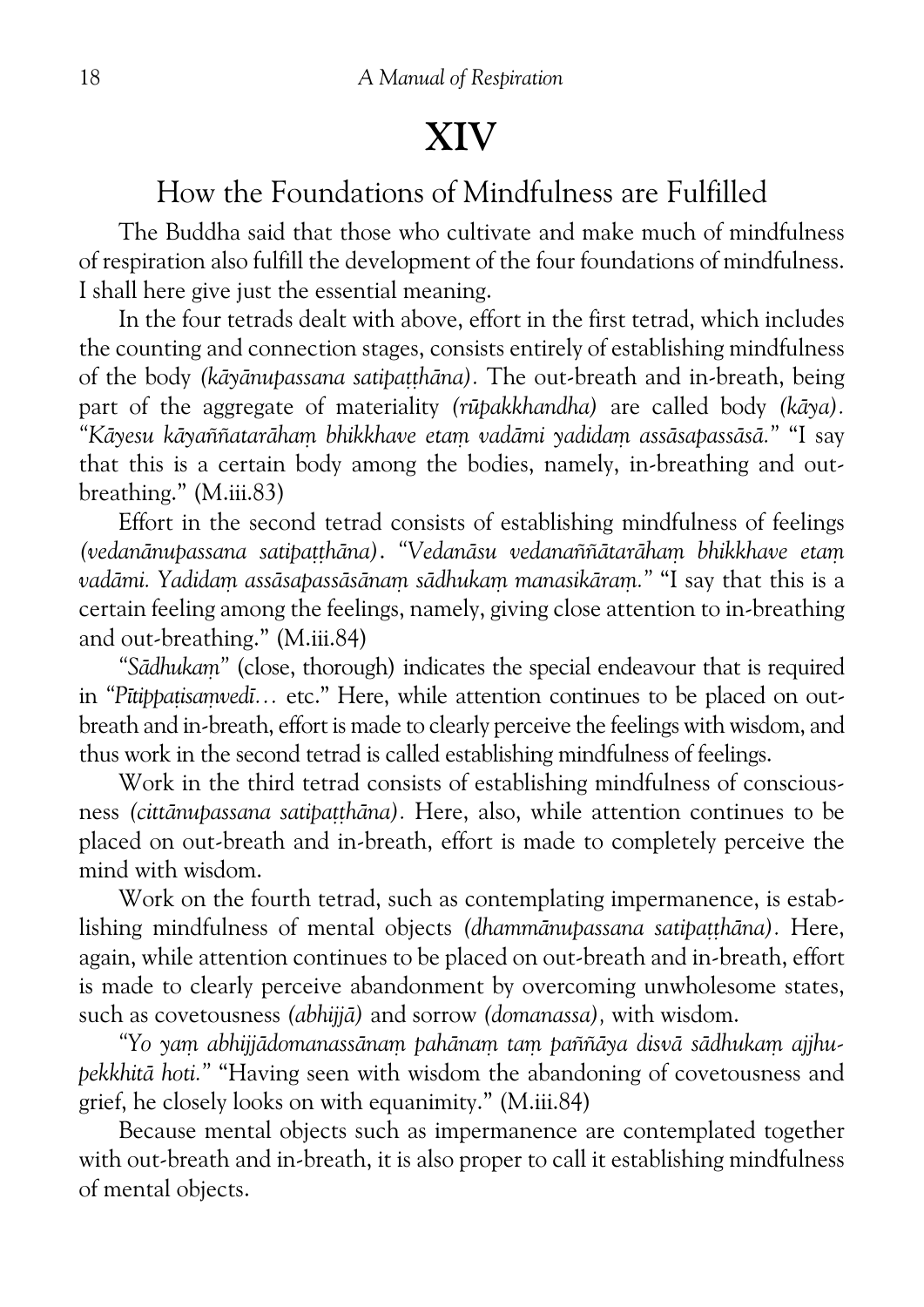## **XV**

#### How the Factors of Enlightenment are Fulfilled

I shall now show how a person who accomplishes mindfulness of respiration also fulfills the seven factors of enlightenment.

Since the work of mindfulness of respiration consists of making the mindful ness firmer and stronger every day, it amounts to the enlightenment factor of mindfulness. When, to a meditator practising mindfulness of respiration, the attention becomes firm, and there is no moment when he is without attention, then the enlightenment factor of mindfulness is fulfilled.

When a meditator practising mindfulness of respiration gains insight into the phenomena associated with that practice, then the enlightenment factor of investigation of phenomena is fulfilled.

The arousing of energy in the practice of mindfulness of respiration is the fulfilment of the enlightenment factor of energy.

When the stage of contemplating rapture is reached, the progressive development of rapture is the fulfilment of the enlightenment factor of rapture.

When rapture is attained while practising mindfulness of respiration, the hindrances of sloth and torpor are allayed and calmed, and the progressive development of this calming down is the enlightenment factor of tranquillity.

When tranquillity develops, concentration develops. This is the enlightenment factor of concentration.

When concentration develops there is no longer any occasion for anxiety and concern arising out of an inattentive mind, thus the enlightenment factor of equanimity develops.

The Pāli Text shows in detail how the seven factors of enlightenment are fulfilled in the establishment of each of the four foundations of mindfulness.

## **XVI**

#### How Knowledge and Liberation are Fulfilled

To show how to proceed from mindfulness of respiration to insight, path knowledge (which is*vijjæ*) and fruition knowledge (which is*vimutti*), the Buddha said:

> Katham bhāvitā ca, bhikkhave, satta bojjhangā katham bahulīkatā vijjā vimuttim paripūrenti? Idha, bhikkhave, bhikkhu satisambojjhangam bhaveti vivekanissitam virāganissitam nirodha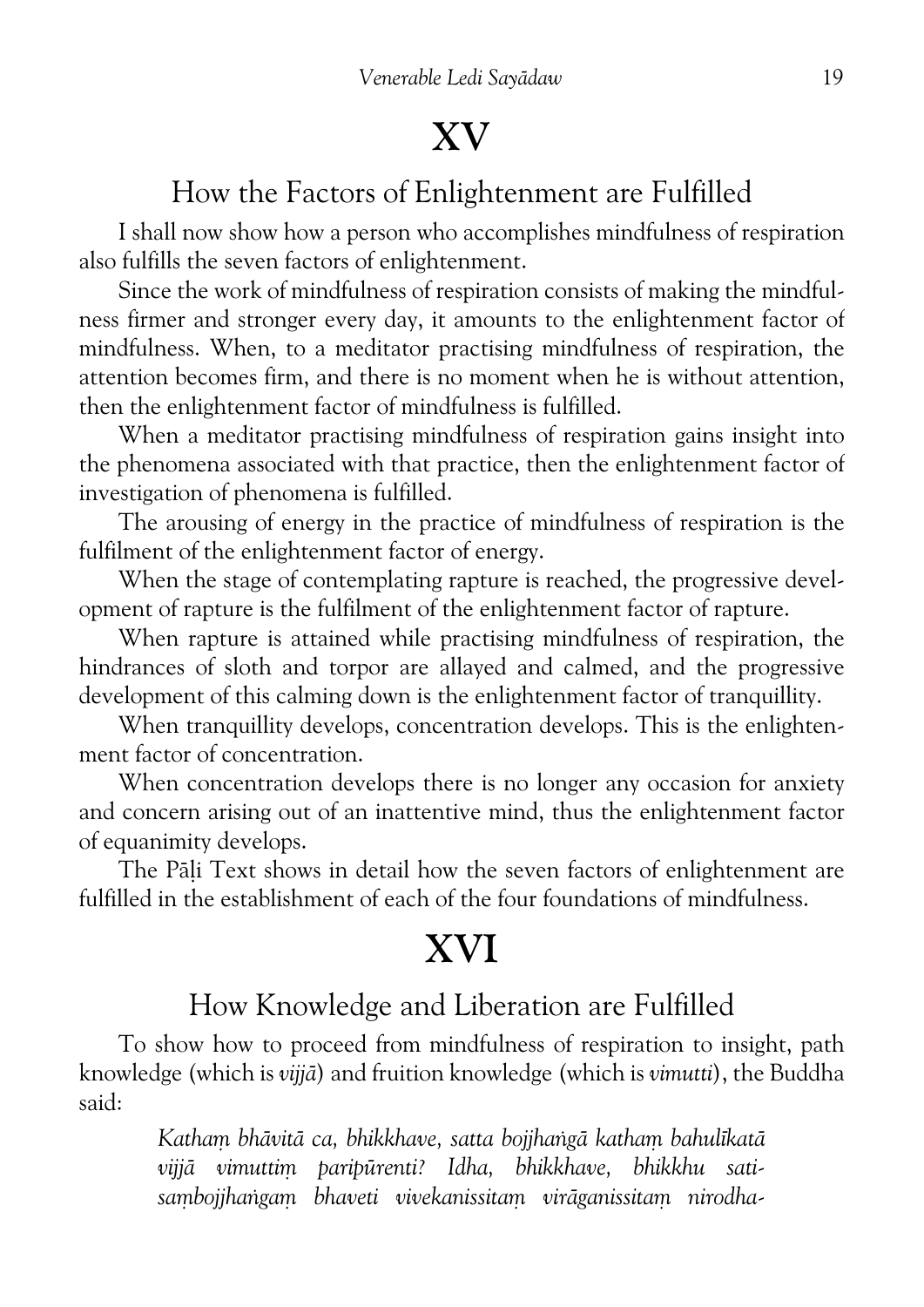*nissitaµ vosaggaparinæmiµ…Evaµ bhævitæ kho, bhikkhave, satta* sambojihangā evam bahulīkatā vijjā vimuttim paripūrenti. (M.iii.88)

"How, monks, must the seven factors of enlightenment be developed and made much of to achieve knowledge and liberation? Here, monks, a monk develops the enlightenment factor of mindfulness, depending on seclusion, dispassion, and cessation, and ripening in relinquishment…Thus developed and made much of, monks, the seven factors of enlightenment fulfill knowledge and liberation."

Seclusion*(viveka),* dispassion*(viræga),* cessation*(nirodha),* and relinquish ment *(vosagga)* are all synonyms for nibbāna. "Practising with the aim of achieving nibbæna in this very life" is what is meant by depending on seclusion, etc. It is also called depending on stopping the cycle of rebirth *(vivattanissita)*. If effort is made merely to aquire merit it is depending on the cycle of rebirth (vattanissita).

If one practises according to the counting method, the connection method, and the fixing method (where access concentration and attainment concentra tion are entered), one fulfills the four foundations of mindfulness and the seven factors of enlightenment. However, if one does so with an inclination towards the Deva and Brahma existences after death, the seven factors of enlightenment become dependent on the cycle of rebirths. If one stops short with the attain ment of access concentration, attainment concentration, and contemplation of impermanence, one is liable to become inclined towards depending on the cycle of rebirths. Hence, depending on seclusion, dispassion, cessation, and relin quishment mean putting forth effort with a view to attaining the stopping of rebirth in this very life and not stopping short with such attainments as accesss concentration and attainment concentration. Stopping rebirth means nibbæna.

At present, people within the Buddha Sāsana have the opportunity to work towards the attainment of stopping rebirth, so they should focus all their efforts on achieving this. If they wish to put a stop to rebirth they must strive for knowledge and liberation. To achieve knowledge and liberation, they must establish the seven factors of enlightenment. To establish the seven factors of enlightenment, they must establish the four foundations of mindfulness. To establish the four foundations of mindfulness, they must undertake the practice of mindfulness of respiration. If mindfulness of respiration, the four foundations of mindfulness, the seven factors of enlightenment, and knowledge and libera tion are accomplished, the thirty-seven requisites of enlightenment are also accomplished. This is the condensed meaning of the Anāpānassati Sutta.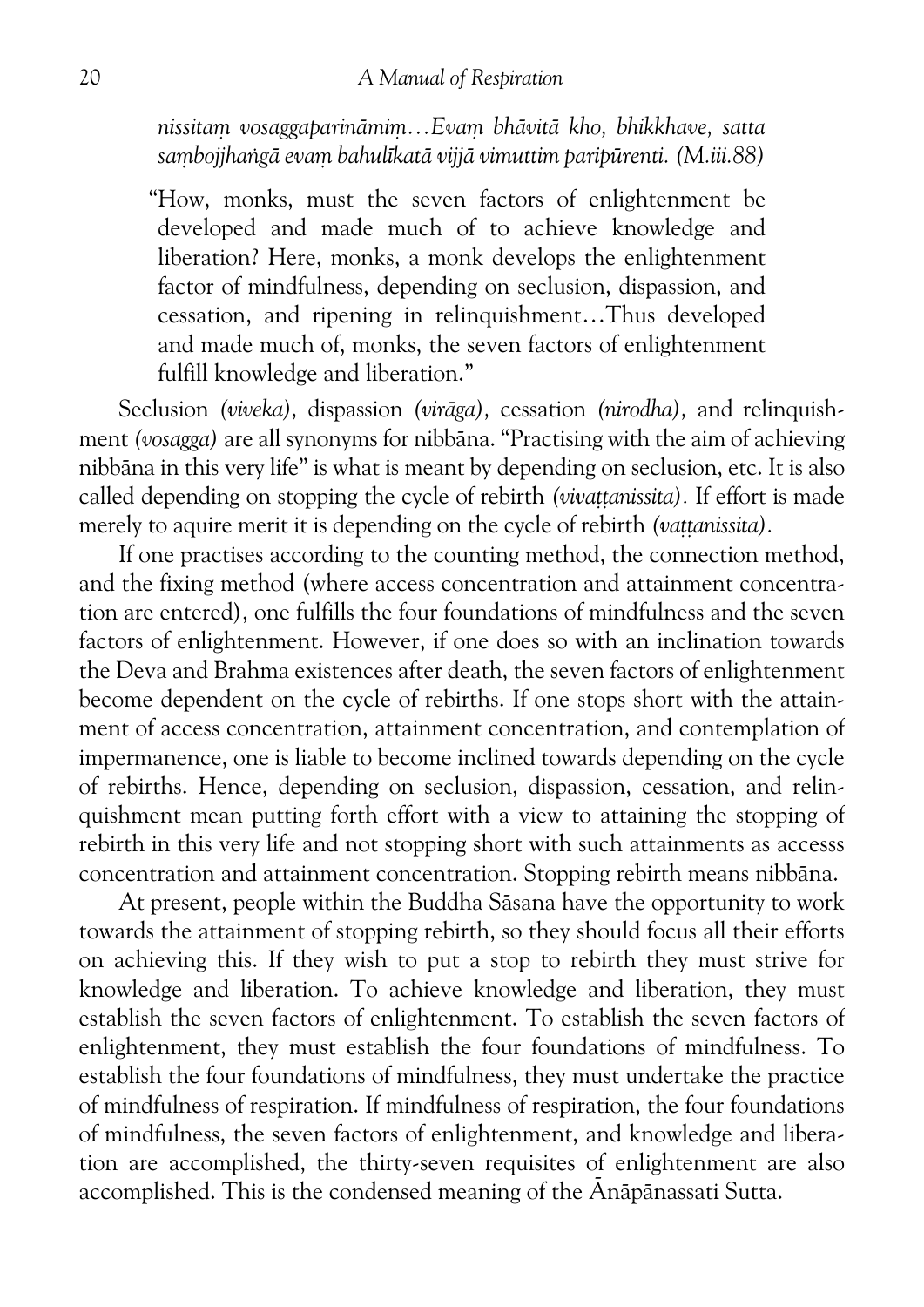The way to achieve this knowledge and liberation speedily is no other than what has been shown in the fourth tetrad, where it is said, "Contemplating impermanence, I will exhale"…etc. After the seven factors of enlightement are established, the knowledge and liberation of the path and fruition of Stream winning and the stopping of rebirth with some remainder *(sa-upādisesa nibbāna)* — nibbæna with the aggregates of grasping remaining will be achieved. At this point, wrong views and doubts cease, while deliverance from unwholesome acts and wrong livelihoods, and thus from rebirth in the lower realms, is obtained. This can be attained in this very life.

## **XVII**

#### How to Proceed to Insight

I shall now show concisely the work of the fourth tetrad.

When can one proceed to Vipassana? In the Anapanassati Sutta and the Commentary, the order of practice is to undertake the work of the fourth tetrad only after the attainment of the four jhænas. If one can adhere strictly to this order it is ideal. However, if one finds oneself unable to follow this order of practice one may proceed to insight from the third jhæna. It is permissible to proceed to insight also from the second jhæna, or from the first jhæna, or from access concentration before jhāna is attained, or from the connection stage, or even from the counting stage after the wandering tendencies of the mind have been overcome.

**Two Methods.** One may proceed to insight while still adhering to the work of keeping the attention on the out-breath and in-breath, or one may regard mindfulness of respiration as access concentration and proceed to insight by taking any of the five aggregates as the object of attention.

In the Anāpānassati Sutta that is here dealt with, in accordance with the text "Contemplating impermanence, etc.," the method given continues associ ating the practice of insight with mindfulness of respiration. The meaning is that when out-breaths are exhaled and in-breaths inhaled, they must be done with the additional special endeavour of the mind adverted on their characteristic of impermance and thus try to perceive their impermanence clearly.

**From the Counting and Connection Stages.**In these two stages the work consists solely of keeping the attention on the out-breaths and in-breaths and to perceive them with wisdom. Hence, if one wishes to proceed to insight from these stages, the effort must be based on physical phenomena.

**From the Fixing Stage.**In the stage of access concentration there are two phases: mindfulness of feelings and mindfulness of consciousness. The second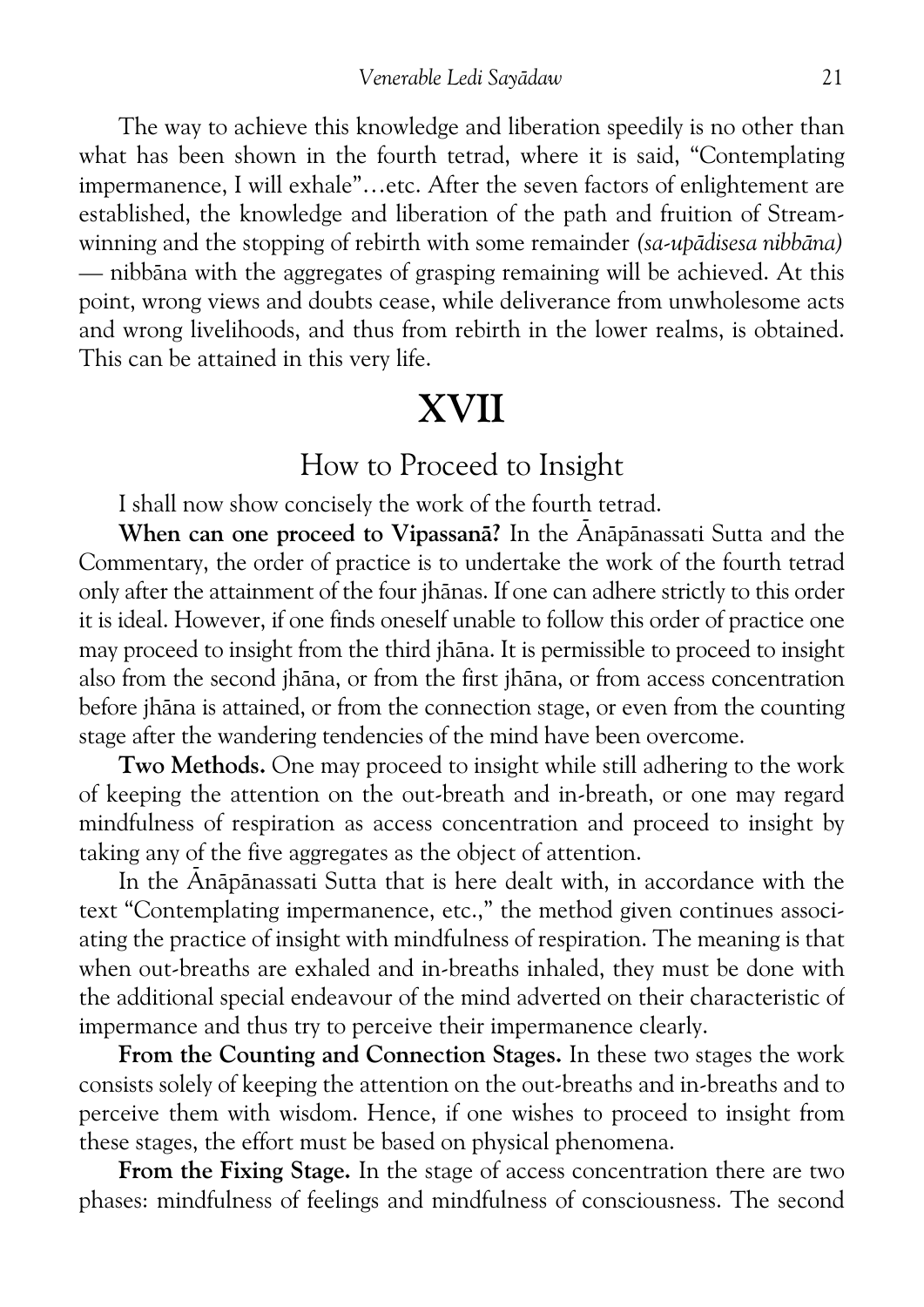tetrad (where it is said, "Perceiving rapture…" "Perceiving bliss…") is mindful ness of feelings phase. The third tetrad (where it is said "Perceiving the mind…") is the mindfulness of consciousness phase. If one wishes to proceed to insight from the mindfulness of feelings, the effort must be based on the mental phe nomena of feelings. If one wishes to proceed from the mindfulness of conscious ness the effort must be based on the mental phenomena of consciousness. If one wishes to proceed from the stage of attainment concentration the effort can be based either on feeling or consciousness or any of the characteristics of jhana that one has attained.

**Vipassanæ Based on Materiality.** When effort in the counting stage is accomplished, instead of proceeding next to the connection stage, one must proceed to the insight into impermanence stage in accordance with the text, "Contemplating impermanence… etc."

The momentary concentration (khanika samādhi) that one achieved in the counting stage must be regarded as access concentration. A person who wishes to practise insight, being an ordinary human being, may not find it possible to put forth effort for the whole day. He must, therefore, allocate three or four hours a day, and put forth effort punctually and regularly every day. When he starts practice he must first overcome the wandering tendencies of the mind and establish mindfulness of respiration. It is only after he has overcome the wan dering tendencies that he must start advertance of the mind towards insight. He must not relinquish mindfulness of respiration, but must continue to develop it until he gains insight and attains Path and Fruition knowledge. Even when he enters Fruition knowledge he must regard mindfulness of respiration as access concentration.

**The Five Stages of Purification***(Visuddhi).* On the path of insight there are five stages of purity: 1) Purification of view (ditthi visuddhi), 2) Purification by overcoming doubt (kankhāvitarana visuddhi), 3) Purification by knowledge and vision of what is path and not-path (maggamaggañanadassana visuddhi), 4) Purification by knowledge of the course of practice (patipadā ñānadassana *visuddhi*), 5) Purification by knowledge and vision (ñānadassana visuddhi).

**Purification of View in Materiality.** I shall now show how purification of view in materiality is achieved.

In the material phenomena of out-breath and in-breath eight material ele ments are always present: earth*(pathavø),* water*(æpo),* fire*(tejo),* air*(væyo),* colour *(vanna)*, odour *(gandha)*, taste *(rasa)*, and vitality *(ojā)*. When sound is produced it contains nine elements, the additional element being sound*(sadda).* Among all these elements the basic elements are earth, water, fire, and air.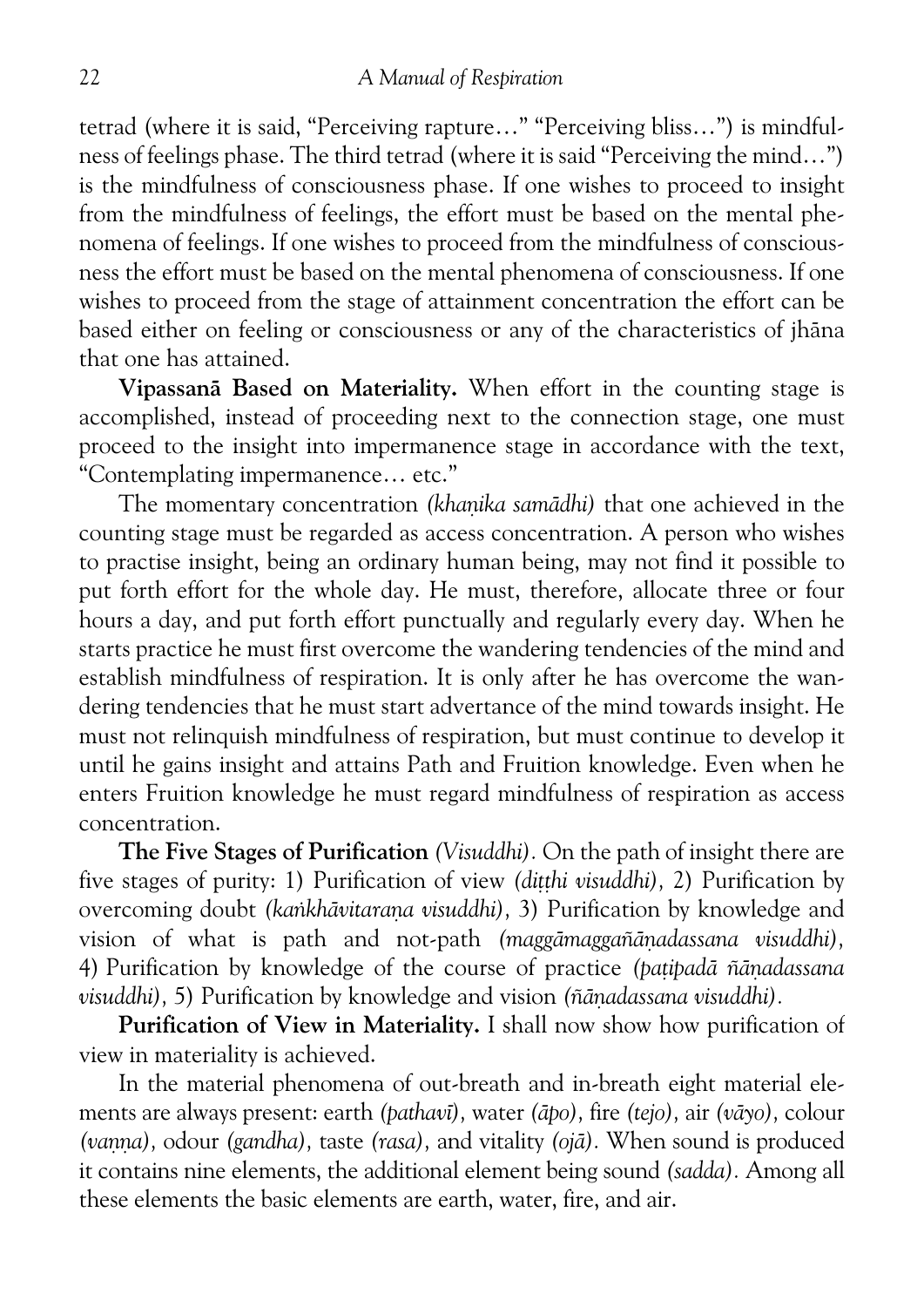The function of the earth element is hardness. In all material phenomena there exists this basic element of hardness. In those things in which earth predominates, the quality of hardness can be touched or felt. In such things as the sun's rays and moon's rays the hardness cannot be felt, but its existence can be logically realised. For example, how can water bind if there is no solidity to bind? How can fire burn if there is no solidity to burn? How can air produce motion if there is no solidity to push?

In the material groups of out-breath and in-breath, the binding function that causes the grouping is that of water. The heat and cold in the groups are caused by fire. Motion is caused by air. In out-breath and in-breath it is air that predominates. If one can appreciate the existence of these four primary elements in the out-breath and in-breath then one can appreciate their existence in the whole body and, in pursuance of that appreciation, if one can penetrate and perceive their existence in the out-breath and in-breath then one can also penetrate and perceive their existence in the whole body.

In the ultimate reality there exists in the out-breath and in-breath only these four primary elements of earth, water, fire, and air. It is when the eye of wisdom can penetrate and perceive these four primary elements that it can be said that one views reality. If the perception does not penetrate far enough and does not reach these four elements, stopping short at such things as the shape and form of out-breaths and in-breaths, then one is still on the path of personality belief (sakkāya ditthi). According to this belief: "The beginning out-breath is at the navel. Its end is at the tip of the nose. It originates once at the beginning. It disappears once at the end. There is no repeated origination or disappearance in the middle. Similarly for the in-breath." This is the belief that is firmly rooted in the minds of worldlings. One must rid oneself of this deep and firmly rooted belief in the perception of one's body by ridding oneself of it in the parts of the body that are out-breaths and in-breaths.

The way to get rid of this view is as follows: when the eye of wisdom penetrates to the four primary elements, and the ultimate reality is perceived, such things as shape and form in out-breath and in-breath dissapear, and every time one contemplates them, the deep firm root of personality view disappears. One perceives that there are in reality no shape and form — no out-breath and in-breath. One perceives that there only exists the four primary elements. Thus Purification of Viewis achieved.

It is the same with respect to the other parts of the body such as hairs of the head, hairs of the body, etc. There exists, on the one hand, the deeply rooted habitual perception of shape and form, such as, "this is hair of the head," and on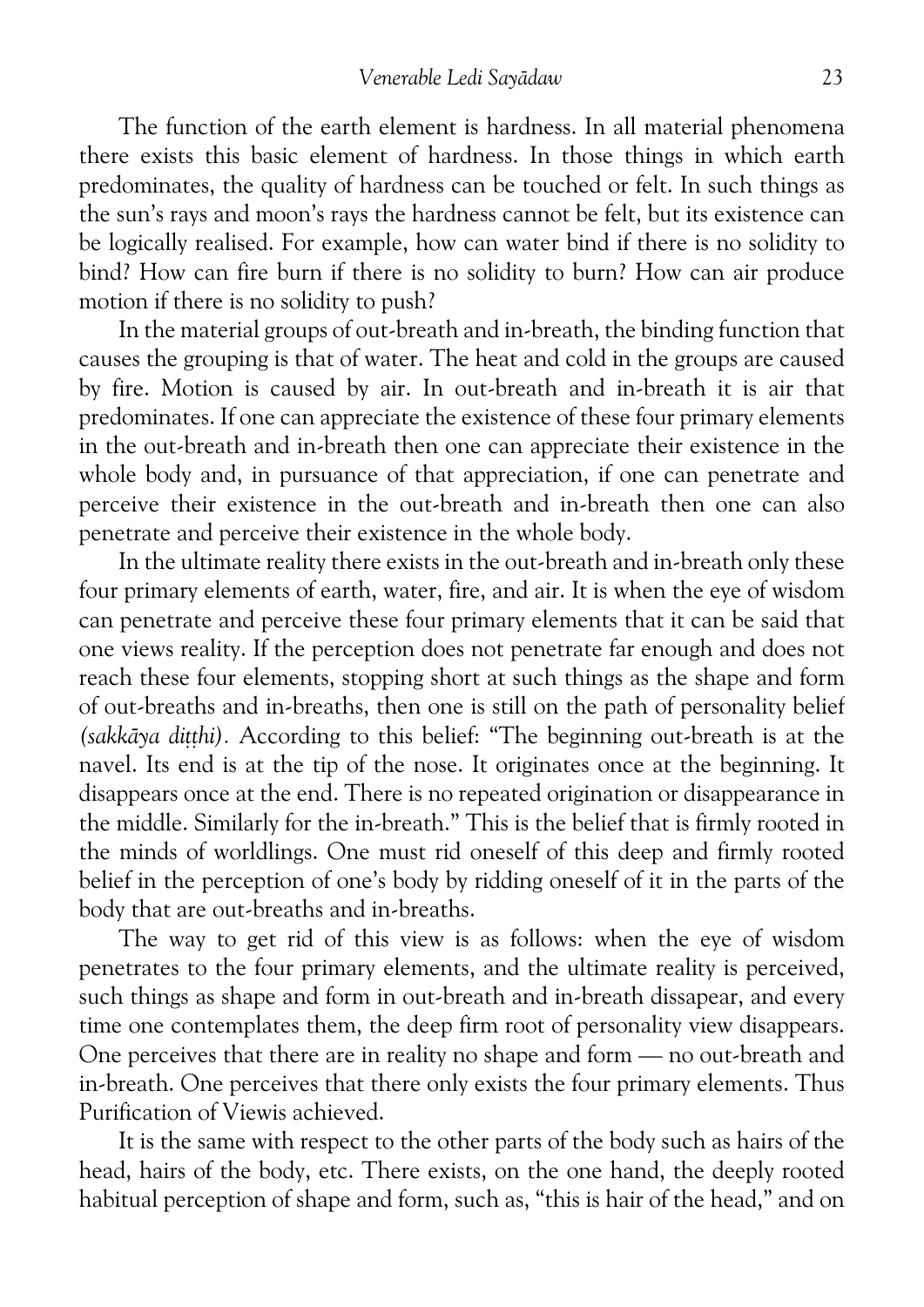the other hand, there the four primary elements. When these four primary elements are penetrated and clearly perceived with wisdom in the hairs of the head, the deeply rooted wrong perception of shape and form will disappear. It will be perceived that the hairs of the head do not in reality exist. When it is thus seen, personality view in the hairs of the head is achieved. Proceed in the same way with the hairs of the body, etc.

This ends the purification of view in materiality.

**Purification of View in Mentality.** There is the mind that adverts toward towards the objects of out-breath and in-breath. There is the mind that adverts toward the four primary elements. There are attributes of that mind such as mindfulness, effort, and knowledge. These are all mental elements. The function of knowing the objects is the mind. That of recollecting them repeatedly is mindfulness. That of striving is effort. That of proficiency is knowledge.

Thinking and perceiving, "I shall advert my mind towards out-breath and in-breath" is the function of the deeply rooted personality view in the mind. One must overcome this deeply rooted personality view. How does one overcome this personality view? The advertence towards the out-breath and in-breath is a functional element — a mental element. When that element appears at the mind door advertence towards out-breath and in-breath occurs. It is merely a mental function. It is not the material aggregate. It is not the function of the material aggregate. It is not an entity or a being. It is not the function of a being. It is not "I." It is not the functioning of an "I." It is an element that in the Abhidhamma is called thought, consciousness, or mentality. It is thus that one must try to per ceive. Let it not be confused and mixed up with the material aggregate, or a being, or "I." When this is clearly perceived, purification of view in mentality is achieved and, when purification of view is achieved in consciousness, it is also achieved in the other mental elements of mindfulness, effort, and knowledge.

This ends the purification of view in mentality, and the purification of view.

**Purification by Overcoming Doubt.** When the functions of the five ele ments consisting of the four material elements and one mental element are penetrated by wisdom, effort must be made to achieve the knowledge of purifi cation by overcoming doubt. When the knowledge of dependent origination is attained, purification by overcoming doubt is achieved.

Doubt*(ka³kha)* means mental vacillation*(vicikicchæ).* In the infinitely long round of rebirths there are many wrong views and theories about the functions of the above-mentioned five elements to which beings subscribe. These beings lean towards these wrong views and wrong theories, such as belief in soul or permanence, because they do not know the dependent origination of the mate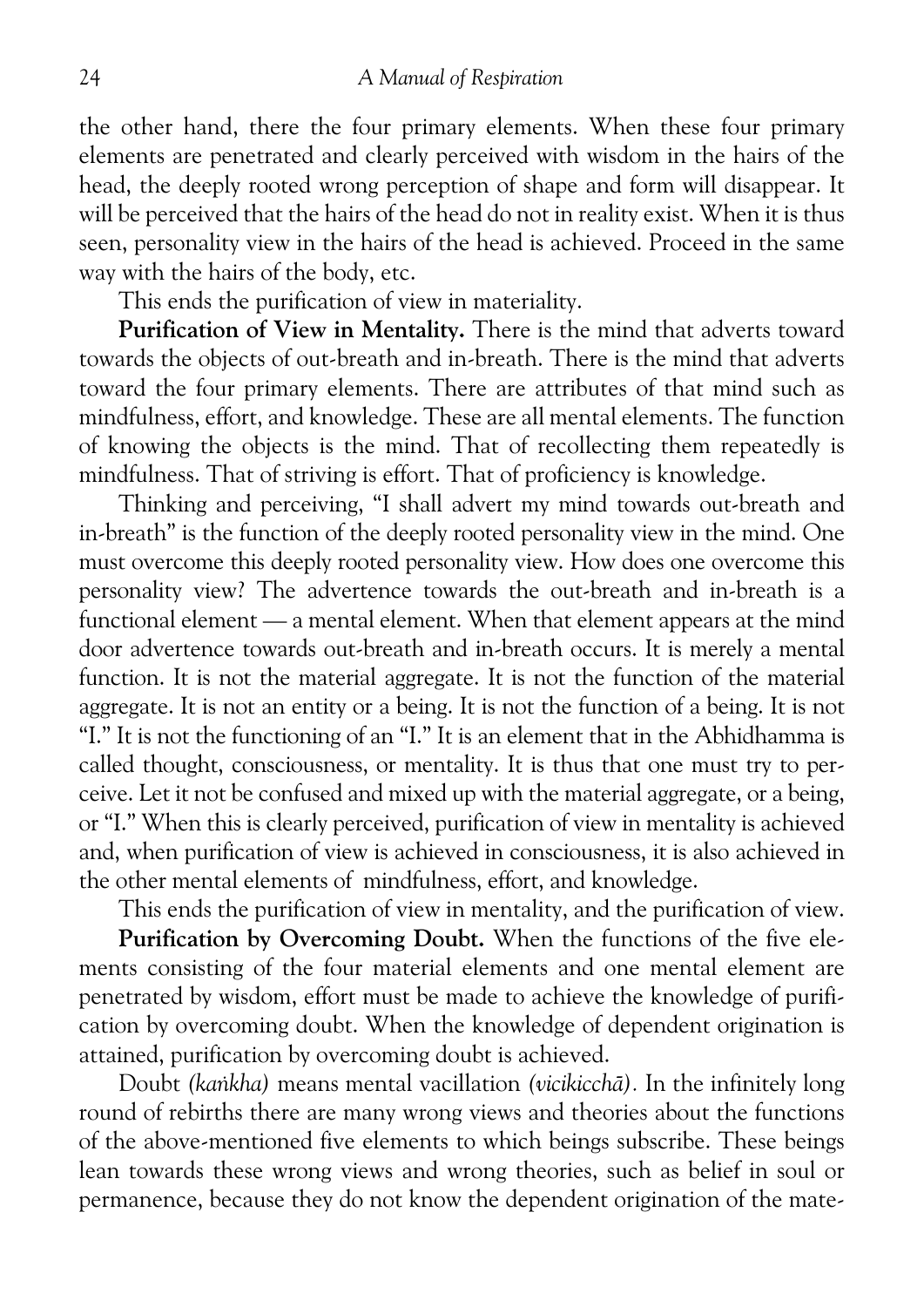rial and mental elements. This is ordinary doubt. "Did I not exist in the past?" and such thoughts are special doubt. Of the four basic elements that exist within the body there are material phenomena that are caused by kamma, there are material phenomena caused by consciousness, there are material phenomena caused by temperature, and there are material phenomena caused by nutriment. These four causes of material phenomena should be known.

Within the body there are material phenomena caused by kamma that are incessantly arising without a moment's break — like the continuous flow of a river. There are also material phenomena caused by consciousness that are thus continuously arising. Similarly there are material phenomena caused by changes in temperature, and material phenomena caused by nutriment.

In the case of the mind element there are thoughts arising that are dependent on particular objects of thought (such as out-breath and in-breath), each particular thought being connected with and dependent on each particular out-breath and in-breath as the case may be, like the connection and depend ency of shadows and reflection of sunlight.

This shows concisely the dependent origination of the five basic elements. If this dependent origination can be realised with wisdom, purification by over coming doubt is accomplished. The views of soul and permanence will be overcome.

This ends purification by overcoming doubt.

**Summary.**Thus there are five basic elements of earth, water, fire, air, and consciousness. There are four causes of the material elements: kamma, con sciousness, temperature, and nutriment. There are two causes of mental ele ments: external sense objects, and internal sense organs. Differentiating them into materiality and mentality, these phenomena, together with their arising and disappearance, must be observed repeatedly, in the light of their characteristics: *"Rþpaµ aniccaµ khaya¥¥hena dukkhaµ bhaya¥¥hena, anattæ asæraka¥¥hena* — mate riality is impermanent and subject to decay, unpleasant and to be feared, and is not self and without essence — until they are seen as they really are with wisdom. Thus must one strive to develop insight.

This shows concisely how to proceed to insight according to the method, "Contemplating impermanence… etc., as given in the fourth tetrad of the Ænæpænassatisutta.

Another way is to view the material and mental phenomena of one's body as one ordinarily knows them until one penetrates and perceives them with wisdom, treating the in-breath and out-breath as access concentration. Here, access may be explained as follows. When a meditator begins to put forth effort,